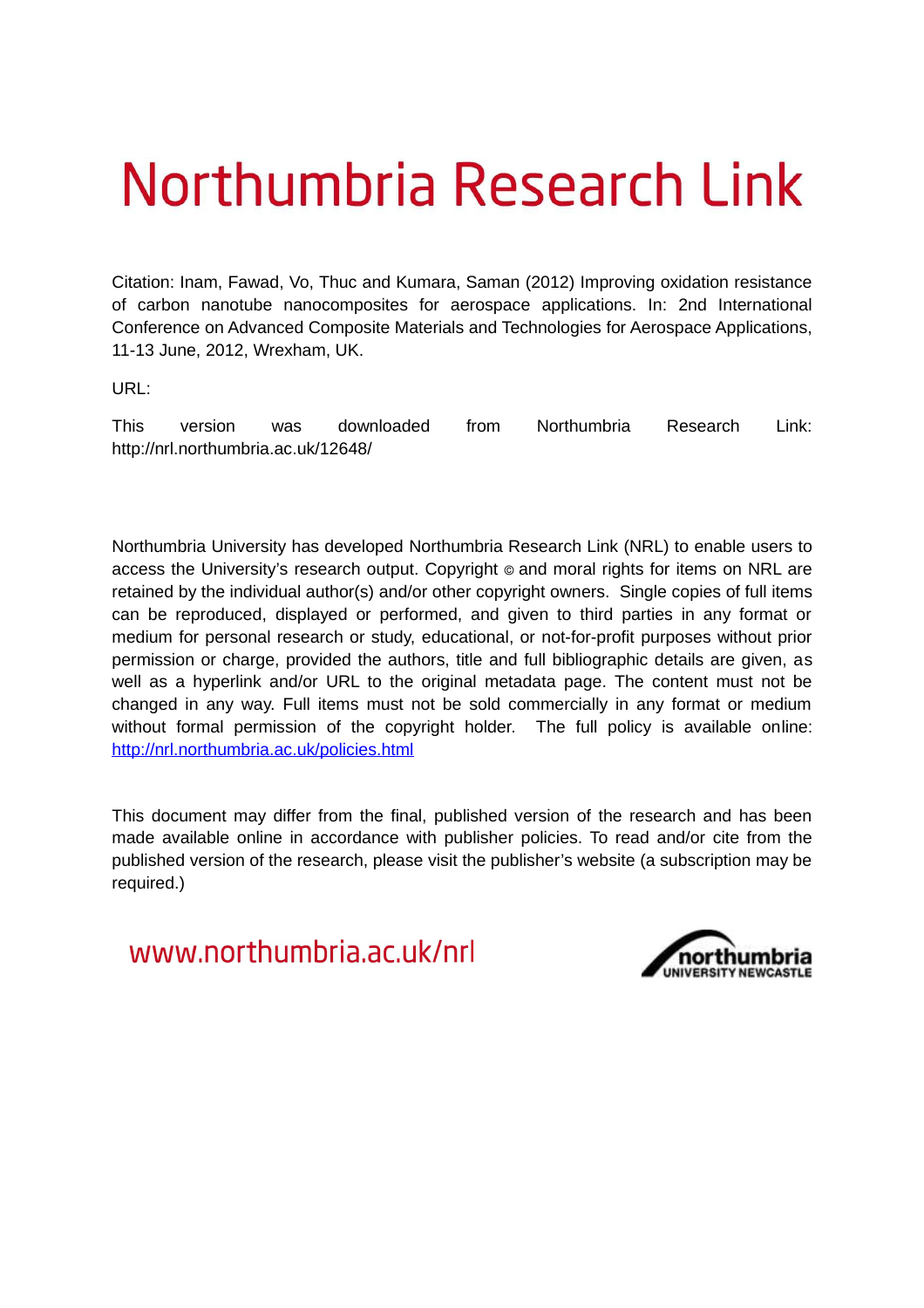

**Glyndŵr University [Glyndŵr University Research Online](http://epubs.glyndwr.ac.uk?utm_source=epubs.glyndwr.ac.uk%2Faer_eng%2F18&utm_medium=PDF&utm_campaign=PDFCoverPages)**

[Aeronautical Engineering](http://epubs.glyndwr.ac.uk/aer_eng?utm_source=epubs.glyndwr.ac.uk%2Faer_eng%2F18&utm_medium=PDF&utm_campaign=PDFCoverPages) [Engineering](http://epubs.glyndwr.ac.uk/scitech?utm_source=epubs.glyndwr.ac.uk%2Faer_eng%2F18&utm_medium=PDF&utm_campaign=PDFCoverPages) Engineering Engineering Engineering Engineering

6-1-2012

## Improving Oxidation Resistance of Carbon Nanotube Nanocomposites for Aerospace Applications

Fawad Inam *Glyndwr University*, f.inam@glyndwr.ac.uk

huc Vo *Glyndwr University*, t.vo@glyndwr.ac.uk

Saman Kumara *Tokyo Institute of Technology*

Follow this and additional works at: [htp://epubs.glyndwr.ac.uk/aer\\_eng](http://epubs.glyndwr.ac.uk/aer_eng?utm_source=epubs.glyndwr.ac.uk%2Faer_eng%2F18&utm_medium=PDF&utm_campaign=PDFCoverPages) Part of the [Aerospace Engineering Commons](http://network.bepress.com/hgg/discipline/218?utm_source=epubs.glyndwr.ac.uk%2Faer_eng%2F18&utm_medium=PDF&utm_campaign=PDFCoverPages), [Engineering Science and Materials Commons,](http://network.bepress.com/hgg/discipline/279?utm_source=epubs.glyndwr.ac.uk%2Faer_eng%2F18&utm_medium=PDF&utm_campaign=PDFCoverPages) and the [Nanoscience and Nanotechnology Commons](http://network.bepress.com/hgg/discipline/313?utm_source=epubs.glyndwr.ac.uk%2Faer_eng%2F18&utm_medium=PDF&utm_campaign=PDFCoverPages)

#### Recommended Citation

Inam, F., Vo, T. and Kumara, S. (2012)"Improving Oxidation Resistance of Carbon Nanotube Nanocomposites for Aerospace Applications"[Paper presented to the 2nd International Conference on Advanced Composite Materials and Technologies for Aerospace Applications held at Glyndŵr University, 11-13th June, 2012]. Wrexham: Glyndŵr University.

his Conference Paper is brought to you for free and open access by the Engineering at Glyndŵr University Research Online. It has been accepted for inclusion in Aeronautical Engineering by an authorized administrator of Glyndŵr University Research Online. For more information, please contact [d.jepson@glyndwr.ac.uk](mailto:d.jepson@glyndwr.ac.uk).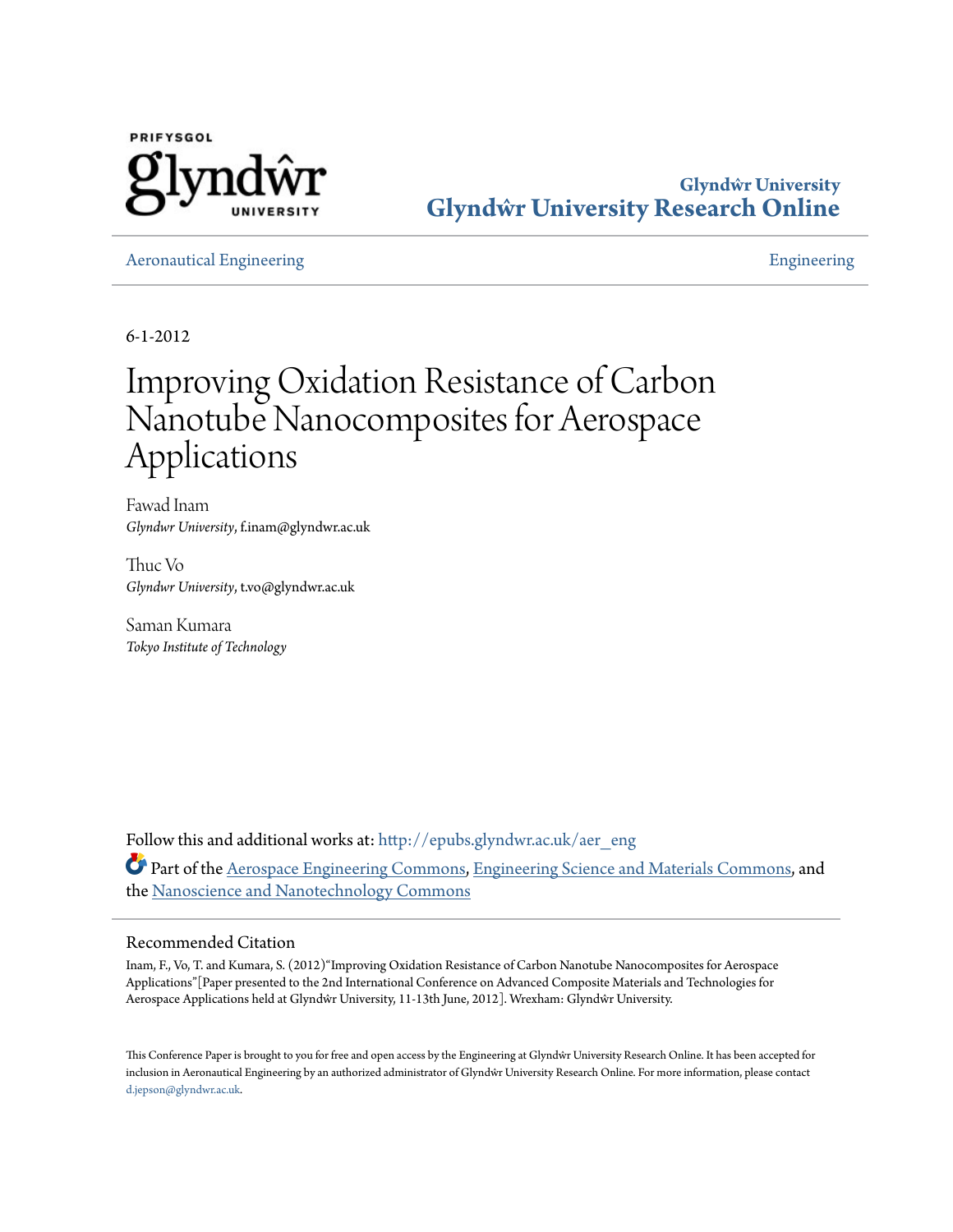## Improving Oxidation Resistance of Carbon Nanotube Nanocomposites for Aerospace Applications

#### **Abstract**

Carbon nanotubes (CNTs) based materials possess strong potential to substitute various functional materials developed exclusively for aerospace applications. However, because of the low oxidation temperature of CNTs (400-500 oC), using CNT based ceramic nanocomposites in high temperature applications can be problematic. Making ceramic-CNT nanocomposites by atomic layer deposition (ALD) method and ield assisted sintering technology (FAST) is a good route to improve oxidative stability of CNTs. In this study, thermo-gravimetric analysis (TGA) of alumina coated CNTs (prepared by ALD) and alumina-CNT nanocomposites (prepared by FAST) were carried out. 16% improvements were observed in the oxidation resistance for alumina-CNT nanocompo-sites prepared by ALD and SPS techniques. Diferent strategies to improve oxidation resistance are discussed.

#### **Keywords**

Carbon nanotubes, Ceramic nanocomposites, Oxidation resistance

#### **Disciplines**

Aerospace Engineering | Engineering | Engineering Science and Materials | Nanoscience and Nanotechnology

#### **Comments**

Copyright © 2012 Glyndŵr University and the authors, all rights reserved. This article was first presented at the **2nd International Conference on Advanced Composite Materials and Technologies for Aerospace Applications**, June 11-13, 2012, Wrexham, UK and published in the conference proceedings by Glyndŵr University.

Permission to copy, reprint/republish this material for advertising or promotional purposes or for creating new collective works for resale or redistribution must be obtained from Glyndŵr University. By choosing to view this document, you agree to all provisions of the copyright laws protecting it. It is published here with the permission of the Authors, and the full proceedings are available to purchase at [htp://www.lulu.com/shop/](http://www.lulu.com/shop/richard-day-and-sergey-reznik/advanced-composite-materials-and-technologies-for-aerospace-applications/paperback/product-20214156.html;jsessionid=566556BF08A9459FC8807B9BF9878A8D#productDetails) [richard-day-and-sergey-reznik/advanced-composite-materials-and-technologies-for-aerospace-applications/](http://www.lulu.com/shop/richard-day-and-sergey-reznik/advanced-composite-materials-and-technologies-for-aerospace-applications/paperback/product-20214156.html;jsessionid=566556BF08A9459FC8807B9BF9878A8D#productDetails) [paperback/product-20214156.html;jsessionid=566556BF08A9459FC8807B9BF9878A8D#productDetails](http://www.lulu.com/shop/richard-day-and-sergey-reznik/advanced-composite-materials-and-technologies-for-aerospace-applications/paperback/product-20214156.html;jsessionid=566556BF08A9459FC8807B9BF9878A8D#productDetails)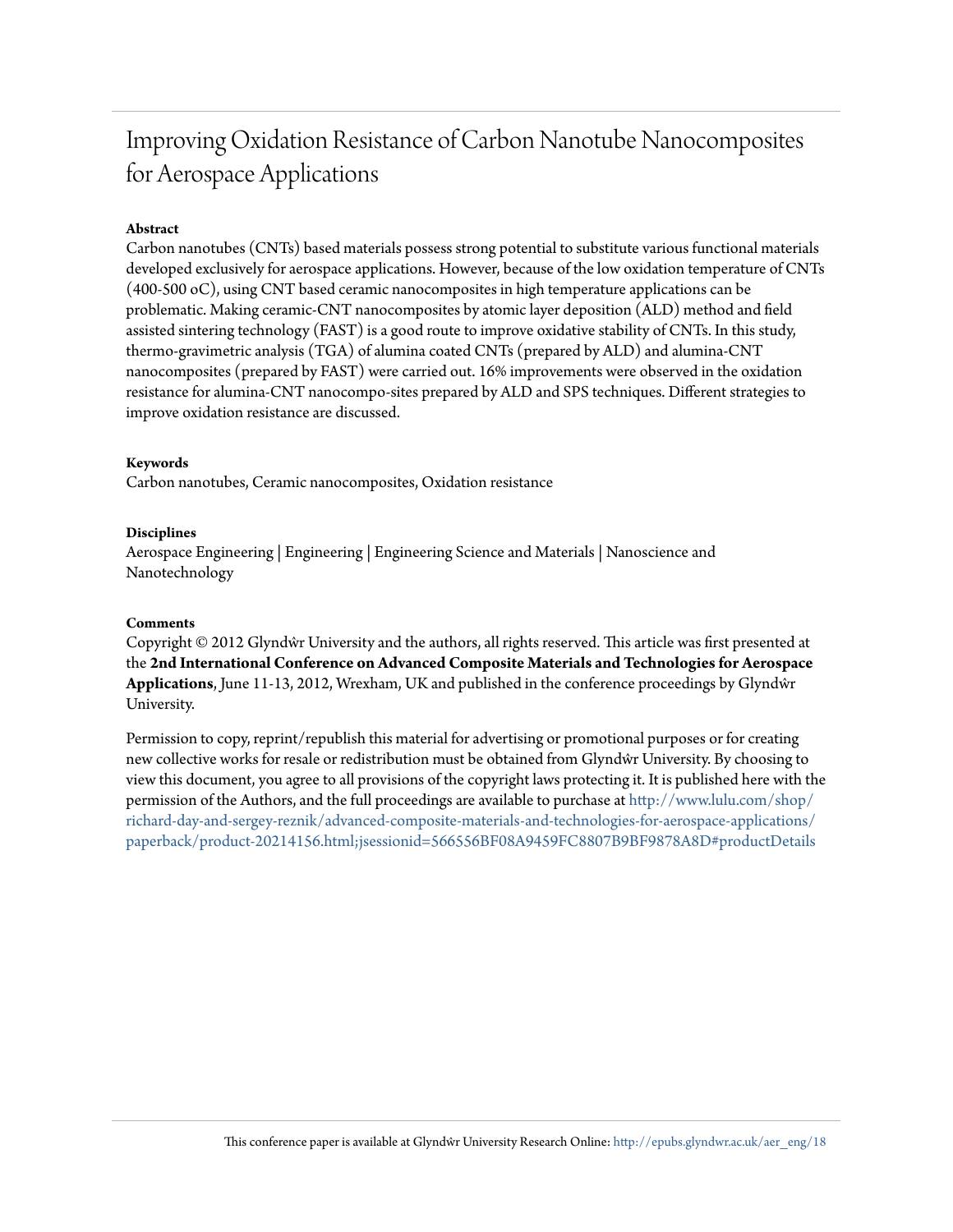### Improving Oxidation Resistance of Carbon Nanotube Nanocomposites for Aerospace Applications

✁ ✂ ✁ ✄ ☎ ✆ ✁ ✝ ✞ ✟ ✠ ✡ ☛ ☞ ✌ ✍ ✞ ✟ ✎ ✁ ✝ ✁ ✆ ✏ ☛ ✝ ✁ ✑ ✁ ✒

✓ ✔ ✕ ✖ ✗ ✘ ✙ ✚ ✕ ✛ ✜ ✢ ✣ ✜ ✤ ✥ ✦ ✚ ✧ ★ ✗ ✥ ✘ ✥ ✘ ✩ ✗ ✘ ✕ ✪ ✚ ✖ ✚ ✫ ✜ ✣ ✢ ✚ ✘ ✦ ✛ ✚ ✘ ✦ ★ ✚ ✗ ✘ ✕ ✬ ✙ ✭ ✜ ✜ ✫ ✜ ✮ ✯ ✚ ✙ ✭ ✗ ✘ ✥ ✙ ✗ ✫ ✗ ✘ ✕ ✔ ✚ ★ ✜ ✘ ✗ ✰ ✦ ✥ ✙ ✗ ✫ ✱ ✘ ✩ ✥ ✘ ✚ ✚ ★ ✥ ✘ ✩ ✲ ✳ ✫ ✴ ✘ ✕ ✵ ✶ ✷ ✸ ✹ ✺ ✻ ✶ ✼ ✹ ✽ ✾ ✿ ❀ ✫ ✗ ✤ ✛ ✜ ✙ ✭ ✲ ✯ ✜ ✫ ✕ ❁ ✜ ✗ ✕ ✲ ❂ ★ ✚ ❃ ✭ ✗ ✢ ✲ ❄ ❄ ❅ ❅ ❆ ✔ ❂ ✲ ❇ ❈

Department of Mechanical and Aerospace Engineering, Tokyo Institute of Technology, 2-12-1 Ookayama, Meguro-ku, Tokyo,

▼ ◆ ❖ <sup>P</sup> ◗ ❘ ❙ <sup>P</sup> ❚ ❯ ❱ ❲ ❳ ❨ ❩ ❩ ❱ ❩ ❨ ❬ ❭ ❳ ❪ ❫ ❴ ❯ ❵ ❛ ❫ ❜ ❳ ❱ ❫ ❪ ❝ ❞ ❱ ❬ ❪ ❲ ❡ ❱ ❢ ❫ ❣ ❨ ❫ ❫ ❪ ❫ ❫ ❫ ❬ ❲ ❨ ❩ ❤ ❣ ❨ ❬ ❪ ❩ ❬ ❡ ❱ ❢ ❬ ❨ ❫ ❭ ❳ ❫ ❬ ❡ ❬ ❭ ❬ ❪ ✐ ❱ ❲ ❡ ❨ ❭ ❫ ❥ ❭ ❩ ❦ ❬ ❡ ❨ ❩ ❱ ❢ ❞ ❱ ❬ ❪ ❲ ❡ ❱ ❢ ❫ ❝ ❪ ✐ ❪ ❢ ❨ ❣ ❪ ❝ ❪ ❧ ❦ ❢ ❭ ❫ ❡ ✐ ❪ ❢ ♠ ❥ ❨ ❲ ❱ ❪ ❲ ❨ ❫ ❣ ❱ ❦ ❪ ❱ ❣ ❣ ❢ ❡ ❦ ❱ ❬ ❡ ❨ ❩ ❫ ♥ ♦ ❨ ♣ ❪ ✐ ❪ ❲ <sup>q</sup> ❳ ❪ ❦ ❱ ❭ ❫ ❪ ❨ ❥ ❬ <sup>r</sup> ❪ ❢ ❨ ♣ ❨ ❧ ❡ ❝ ❱ ❬ ❡ ❨ ❩ ❬ ❪ ❞ ❣ ❪ ❲ ❱ ❬ ❭ ❲ ❪ ❨ ❥ ❯ ❵ ❛ ❫ ❴ <sup>s</sup> <sup>t</sup> <sup>t</sup> ✉ ✈ <sup>t</sup> <sup>t</sup> ✇ ❯ ❜ <sup>q</sup> ❭ ❫ ❡ ❩ ❤ ❯ ❵ ❛ ❳ ❱ ❫ ❪ ❝ ❦ ❪ ❲ ❱ ❞ ❡ ❦ ❩ ❱ ❩ ❨ ❦ ❨ ❞ ❣ ❨ ❫ ❡ ❬ ❪ ❫ ❡ ❩ <sup>r</sup> ❡ ❤ <sup>r</sup> ❬ ❪ ❞ ❣ ❪ ❲ ❱ ❬ ❭ ❲ ❪ ❱ ❣ ❣ ❢ ❡ ❦ ❱ ❬ ❡ ❨ ❩ ❫ ❦ ❱ ❩ ❳ ❪ ❣ ❲ ❨ ❳ ❢ ❪ ❞ ❱ ❬ ❡ ❦ ♥ <sup>①</sup> ❱ <sup>②</sup> ❡ ❩ ❤ ❦ ❪ ❲ ❱ ❞ ❡ ❦ ✉ ❯ ❵ ❛ ❩ ❱ ❩ ❨ ❦ ❨ ❞ ❣ ❨ ❫ ❡ ❬ ❪ ❫ ❳ ♠ ❱ ❬ ❨ ❞ ❡ ❦ ❢ ❱ ♠ ❪ ❲ ❝ ❪ ❣ ❨ ❫ ❡ ❬ ❡ ❨ ❩ ❴ <sup>③</sup> <sup>④</sup> <sup>⑤</sup> ❜ ❞ ❪ ❬ <sup>r</sup> ❨ ❝ ❱ ❩ ❝ ❥ ❡ ❪ ❢ ❝ ❱ ❫ ❫ ❡ ❫ ❬ ❪ ❝ ❫ ❡ ❩ ❬ ❪ ❲ ❡ ❩ ❤ ❬ ❪ ❦ <sup>r</sup> ❩ ❨ ❢ ❨ ❤ ♠ ❴ <sup>⑥</sup> <sup>③</sup> <sup>⑦</sup> ❛ ❜ ❡ ❫ ❱ ❤ ❨ ❨ ❝ ❲ ❨ ❭ ❬ ❪ ❬ ❨ ❡ ❞ ❣ ❲ ❨ ✐ ❪ ❨ ❧ ❡ ❝ ❱ ❬ ❡ ✐ ❪ ❫ ❬ ❱ ❳ ❡ ❢ ❡ ❬ ♠ ❨ ❥ ❯ ❵ ❛ ❫ ♥ <sup>⑧</sup> ❩ ❬ <sup>r</sup> ❡ ❫ ❫ ❬ ❭ ❝ ♠ <sup>q</sup> ❬ <sup>r</sup> ❪ ❲ ❞ ❨ ✉ ❤ ❲ ❱ ✐ ❡ ❞ ❪ ❬ ❲ ❡ ❦ ❱ ❩ ❱ ❢ ♠ ❫ ❡ ❫ ❴ ❛ <sup>⑨</sup> <sup>③</sup> ❜ ❨ ❥ ❱ ❢ ❭ ❞ ❡ ❩ ❱ ❦ ❨ ❱ ❬ ❪ ❝ ❯ ❵ ❛ ❫ ❴ ❣ ❲ ❪ ❣ ❱ ❲ ❪ ❝ ❳ ♠ <sup>③</sup> <sup>④</sup> <sup>⑤</sup> ❜ ❱ ❩ ❝ ❱ ❢ ❭ ❞ ❡ ❩ ❱ ✉ ❯ ❵ ❛ ❩ ❱ ❩ ❨ ❦ ❨ ❞ ❣ ❨ ❫ ❡ ❬ ❪ ❫ ❴ ❣ ❲ ❪ ❣ ❱ ❲ ❪ ❝ ❳ ♠ <sup>⑥</sup> <sup>③</sup> <sup>⑦</sup> ❛ ❜ ♣ ❪ ❲ ❪ ❦ ❱ ❲ ❲ ❡ ❪ ❝ ❨ ❭ ❬ ♥ <sup>⑩</sup> <sup>❶</sup> <sup>❷</sup> ❡ ❞ ❣ ❲ ❨ ✐ ❪ ❞ ❪ ❩ ❬ ❫ ♣ ❪ ❲ ❪ ❨ ❳ ❫ ❪ ❲ ✐ ❪ ❝ ❡ ❩ ❬ <sup>r</sup> ❪ ❨ ❧ ❡ ❝ ❱ ❬ ❡ ❨ ❩ ❲ ❪ ❫ ❡ ❫ ❬ ❱ ❩ ❦ ❪ ❥ ❨ ❲ ❱ ❢ ❭ ❞ ❡ ❩ ❱ ✉ ❯ ❵ ❛ ❩ ❱ ❩ ❨ ❦ ❨ ❞ ❣ ❨ ✉ ❫ ❡ ❬ ❪ ❫ ❣ ❲ ❪ ❣ ❱ ❲ ❪ ❝ ❳ ♠ <sup>③</sup> <sup>④</sup> <sup>⑤</sup> ❱ ❩ ❝ <sup>⑦</sup> <sup>❸</sup> <sup>⑦</sup> ❬ ❪ ❦ <sup>r</sup> ❩ ❡ <sup>❹</sup> ❭ ❪ ❫ ♥ <sup>⑤</sup> ❡ ❥ ❥ ❪ ❲ ❪ ❩ ❬ ❫ ❬ ❲ ❱ ❬ ❪ ❤ ❡ ❪ ❫ ❬ ❨ ❡ ❞ ❣ ❲ ❨ ✐ ❪ ❨ ❧ ❡ ❝ ❱ ❬ ❡ ❨ ❩ ❲ ❪ ❫ ❡ ❫ ❬ ❱ ❩ ❦ ❪ ❱ ❲ ❪ ❝ ❡ ❫ ❦ ❭ ❫ ❫ ❪ ❝ ♥

❺ <sup>❻</sup> <sup>❼</sup> <sup>❽</sup> <sup>❾</sup> ◗ <sup>❿</sup> ❖ ❚ ❯ ❱ ❲ ❳ ❨ ❩ ❩ ❱ ❩ ❨ ❬ ❭ ❳ ❪ ❫ <sup>q</sup> ❯ ❪ ❲ ❱ ❞ ❡ ❦ ❩ ❱ ❩ ❨ ❦ ❨ ❞ ❣ ❨ ❫ ❡ ❬ ❪ ❫ <sup>q</sup> <sup>➀</sup> ❧ ❡ ❝ ❱ ❬ ❡ ❨ ❩ ❲ ❪ ❫ ❡ ❫ ❬ ❱ ❩ ❦ ❪ ♥

#### ➁ <sup>➂</sup> <sup>➃</sup> <sup>➄</sup> <sup>➅</sup> <sup>➆</sup> <sup>➇</sup> <sup>➈</sup> <sup>➉</sup> <sup>➊</sup> <sup>➅</sup> <sup>➋</sup> <sup>➇</sup> <sup>➄</sup>

➌ <sup>➍</sup> <sup>➎</sup> <sup>➏</sup> <sup>➐</sup> <sup>➑</sup> <sup>➒</sup> <sup>➐</sup> <sup>➓</sup> <sup>➏</sup> <sup>➏</sup> <sup>➍</sup> ➔ <sup>➐</sup> <sup>➎</sup> <sup>➑</sup> <sup>➓</sup> <sup>→</sup> ➣ <sup>➐</sup> <sup>↔</sup> ➔ <sup>➍</sup> ↕ <sup>➏</sup> ➙ ➛ <sup>➐</sup> ➣ ➜ ➝ ➞ ➙ <sup>➎</sup> <sup>➑</sup> <sup>➒</sup> <sup>➍</sup> ➙ ➟ ➠ <sup>➓</sup> <sup>➎</sup> ➔ ➡ ➟ ➢ <sup>↔</sup> ➎ <sup>➐</sup> <sup>➑</sup> ↕ ➙ ➛ ➤ ➥ ➦ ➦ ➧ ➨ ➙ ➩ <sup>➏</sup> <sup>➓</sup> ➣ ➫ ➙ <sup>➎</sup> <sup>➎</sup> <sup>➓</sup> <sup>➎</sup> ➙ <sup>➑</sup> ➟ ➫ <sup>➐</sup> ↕ ➝ ➭ ➯ ➲ ↕ ➨ ➫ ➜ ➳ ➍ ➵ <sup>➍</sup> ➸ <sup>➓</sup> ➝ ➺ ➻ ➻ ➺ ➨ ➤ <sup>➍</sup> <sup>➑</sup> ➼ <sup>➓</sup> ↕ <sup>➐</sup> ➠ ➽ <sup>➐</sup> <sup>➏</sup> <sup>➑</sup> <sup>➐</sup> ➔ <sup>➑</sup> <sup>➒</sup> <sup>➓</sup> <sup>➑</sup> <sup>➑</sup> <sup>➒</sup> <sup>➐</sup> ➜ ➼ ➙ ➟ <sup>→</sup> ➔ ➽ <sup>→</sup> <sup>➓</sup> ➜ <sup>➓</sup> <sup>➎</sup> <sup>➍</sup> ➸ ➽ ➙ ➣ <sup>➑</sup> <sup>➓</sup> <sup>➎</sup> <sup>➑</sup> ➣ ➙ <sup>→</sup> <sup>➐</sup> <sup>➍</sup> <sup>➎</sup> <sup>➑</sup> <sup>➒</sup> <sup>➐</sup> ➔ <sup>➐</sup> ➛ <sup>➐</sup> <sup>→</sup> ➙ ➽ ➸ <sup>➐</sup> <sup>➎</sup> <sup>➑</sup> ➙ ➩ <sup>➏</sup> <sup>➐</sup> ➣ <sup>➓</sup> ➸ <sup>➍</sup> <sup>➏</sup> <sup>➎</sup> <sup>➓</sup> <sup>➎</sup> ➙ <sup>➏</sup> ➙ ➸ ➽ ➙ ↕ <sup>➍</sup> <sup>➑</sup> <sup>➐</sup> ↕ ➾ ➚ ➔ ➔ <sup>↔</sup> ➍ <sup>➎</sup> ➪ ➭ ➯ ➲ ↕ ➣ <sup>➐</sup> ↕ ➟ → ➑ <sup>➐</sup> ➔ ↕ <sup>➍</sup> ➪ <sup>➎</sup> <sup>➍</sup> ➩ <sup>➍</sup> <sup>➏</sup> <sup>➓</sup> <sup>➎</sup> <sup>➑</sup> <sup>➍</sup> ➸ ➽ ➣ ➙ ➛ <sup>➐</sup> ➸ <sup>➐</sup> <sup>➎</sup> <sup>➑</sup> ↕ <sup>➍</sup> <sup>➎</sup> <sup>➑</sup> <sup>➒</sup> <sup>➐</sup> <sup>➐</sup> <sup>→</sup> <sup>➐</sup> <sup>➏</sup> <sup>➑</sup> ➣ <sup>➍</sup> <sup>↔</sup> ➏ <sup>➓</sup> <sup>→</sup> <sup>➏</sup> ➙ <sup>➎</sup> ➔ ➟ <sup>➏</sup> <sup>➑</sup> <sup>➍</sup> ➛ <sup>➍</sup> <sup>➑</sup> ➜ ➝ ➲ <sup>➒</sup> ➙ ↕ <sup>➑</sup> <sup>➐</sup> <sup>➎</sup> ↕ ➙ <sup>➎</sup> <sup>➐</sup> <sup>➑</sup> <sup>➓</sup> <sup>→</sup> ➾ ➤ ➥ ➦ ➦ ➶ ➹ ➘ ➙ ➟ <sup>➐</sup> <sup>➑</sup> <sup>➓</sup> <sup>→</sup> ➾ ➤ ➥ ➦ ➦ ➧ ➨ ➤ <sup>➑</sup> <sup>➒</sup> <sup>➐</sup> ➣ ➸ <sup>➓</sup> <sup>→</sup> <sup>➏</sup> ➙ <sup>➎</sup> ➔ ➟ <sup>➏</sup> <sup>➑</sup> <sup>➍</sup> ➛ <sup>➍</sup> <sup>➑</sup> ➜ ➝ ➴ <sup>➍</sup> <sup>➓</sup> <sup>➎</sup> ➪ <sup>➓</sup> <sup>➎</sup> ➔ ➷ <sup>➓</sup> ➙ ➤ ➥ ➦ ➦ ➬ ➨ <sup>➓</sup> <sup>➎</sup> ➔ ➑ <sup>➒</sup> <sup>➐</sup> ➩ ➣ <sup>➓</sup> <sup>➏</sup> <sup>➑</sup> ➟ ➣ <sup>➐</sup> <sup>➑</sup> ➙ ➟ ➪ <sup>➒</sup> <sup>➎</sup> <sup>➐</sup> ↕ ↕ ➝ ➮ <sup>➒</sup> <sup>➓</sup> <sup>➎</sup> <sup>➐</sup> <sup>➑</sup> <sup>➓</sup> <sup>→</sup> ➾ ➤ ➥ ➦ ➦ ➱ ➹ ✃ <sup>➓</sup> <sup>→</sup> <sup>➓</sup> ➢ ↕ <sup>➍</sup> <sup>➐</sup> <sup>➑</sup> <sup>➓</sup> <sup>→</sup> ➾ ➤ ➥ ➦ ➦ ➶ ➨ ➙ ➩ <sup>➏</sup> <sup>➐</sup> ➣ <sup>➓</sup> ➸ <sup>➍</sup> <sup>➏</sup> <sup>➎</sup> <sup>➓</sup> <sup>➎</sup> ➙ <sup>➏</sup> ➙ ➸ ➽ ➙ ↕ <sup>➍</sup> <sup>➑</sup> <sup>➐</sup> ↕ ➾ ➭ <sup>➐</sup> ➣ <sup>➓</sup> ➸ <sup>➍</sup> <sup>➏</sup> ↕ <sup>➓</sup> ➣ <sup>➐</sup> ➛ <sup>➐</sup> ➣ ➜ ➏ ➙ ➸ ➸ ➙ <sup>➎</sup> <sup>➍</sup> <sup>➎</sup> ➛ <sup>➓</sup> ➣ <sup>➍</sup> ➙ ➟ ↕ <sup>➒</sup> <sup>➍</sup> ➪ <sup>➒</sup> <sup>➑</sup> <sup>➐</sup> ➸ ➽ <sup>➐</sup> ➣ <sup>➓</sup> <sup>➑</sup> ➟ ➣ <sup>➐</sup> <sup>➓</sup> <sup>➐</sup> ➣ ➙ ↕ ➽ <sup>➓</sup> <sup>➏</sup> <sup>➐</sup> <sup>➓</sup> ➽ ➽ → ➍ <sup>➏</sup> <sup>➓</sup> <sup>↔</sup> ➑ <sup>➍</sup> ➙ <sup>➎</sup> ↕ ➝ ✃ <sup>➓</sup> ➣ ↕ ➙ ➟ ➸ <sup>➐</sup> <sup>➑</sup> <sup>➓</sup> <sup>→</sup> ➾ ➤ ➺ ➻ ➻ ❐ ➨ ➾ ➚ <sup>➑</sup> <sup>➒</sup> <sup>➍</sup> ➪ <sup>➒</sup> <sup>➑</sup> <sup>➐</sup> ➸ ➽ <sup>➐</sup> ➣ <sup>➓</sup> <sup>➑</sup> ➟ ➣ <sup>➐</sup> ↕ ➤ <sup>➍</sup> <sup>➎</sup> ➙ ➣ ➔ <sup>➐</sup> ➣ <sup>➑</sup> ➙ <sup>➓</sup> <sup>➏</sup> <sup>➒</sup> <sup>➍</sup> <sup>➐</sup> ➛ <sup>➐</sup> ➸ <sup>➓</sup> ➠ <sup>➍</sup> ➸ ➟ ➸ ➫ <sup>➐</sup> <sup>➎</sup> <sup>➐</sup> ➩ <sup>➍</sup> <sup>➑</sup> ↕ ➽ ➣ ➙ ➛ <sup>➍</sup> ➔ <sup>➐</sup> ➔ ➫ ➜ ➭ ➯ ➲ ↕ ➤ <sup>➍</sup> <sup>➑</sup> ➍ ↕ <sup>➏</sup> ➣ ➟ <sup>➏</sup> <sup>➍</sup> <sup>➓</sup> <sup>→</sup> <sup>➑</sup> ➙ ➣ <sup>➐</sup> <sup>➑</sup> <sup>➓</sup> <sup>➍</sup> <sup>➎</sup> ➟ <sup>➎</sup> <sup>↔</sup> <sup>➓</sup> <sup>➑</sup> <sup>➑</sup> <sup>➓</sup> <sup>➏</sup> ❒ <sup>➐</sup> ➔ ➣ <sup>➓</sup> ➼ ➭ ➯ ➲ ↕ <sup>➍</sup> <sup>➎</sup> <sup>➑</sup> <sup>➒</sup> <sup>➐</sup> <sup>➏</sup> ➙ ➸ ➽ ➙ ↕ <sup>↔</sup> ➍ <sup>➑</sup> <sup>➐</sup> ↕ ➾ ➳ <sup>➎</sup> <sup>➑</sup> <sup>➒</sup> <sup>➍</sup> ↕ ➼ <sup>➓</sup> ➜ <sup>➑</sup> <sup>➒</sup> <sup>➐</sup> <sup>➑</sup> ➙ ➟ ➪ <sup>➒</sup> <sup>➐</sup> <sup>➎</sup> <sup>➍</sup> <sup>➎</sup> ➪ <sup>➐</sup> ➩ ➩ <sup>➐</sup> <sup>➏</sup> <sup>➑</sup> ↕ <sup>➏</sup> <sup>➒</sup> <sup>➓</sup> ➣ <sup>➓</sup> <sup>➏</sup> <sup>➑</sup> <sup>➐</sup> ➣ <sup>➍</sup> ↕ <sup>➑</sup> <sup>➍</sup> <sup>➏</sup> <sup>➑</sup> ➙ ➸ <sup>➍</sup> <sup>➏</sup> ➣ ➙ <sup>➎</sup> <sup>↔</sup> ↕ <sup>➏</sup> <sup>➓</sup> <sup>→</sup> <sup>➐</sup> ➩ <sup>➍</sup> ➫ <sup>➐</sup> ➣ <sup>➏</sup> ➙ ➸ ➽ ➙ ↕ <sup>➍</sup> <sup>➑</sup> <sup>➐</sup> ↕ <sup>➏</sup> ➙ ➟ <sup>→</sup> ➔ ➫ <sup>➐</sup> <sup>➐</sup> ➠ ➽ <sup>→</sup> ➙ ➣ <sup>➐</sup> ➔ <sup>➓</sup> ↕ ➼ <sup>➐</sup> <sup>→</sup> <sup>→</sup> ➾ ❮ ➙ ➼ <sup>➐</sup> ➛ <sup>➐</sup> ➣ ➤ ➫ <sup>➐</sup> <sup>➏</sup> <sup>➓</sup> ➟ ↕ <sup>➐</sup> ➙ ➩ <sup>➑</sup> <sup>➒</sup> <sup>➐</sup> <sup>➍</sup> ➣ <sup>→</sup> ➙ ➼ ➙ ➠ <sup>➍</sup> ➔ <sup>➓</sup> <sup>➑</sup> <sup>➍</sup> ➙ <sup>➎</sup> <sup>➑</sup> <sup>➐</sup> ➸ ➽ <sup>➐</sup> ➣ <sup>➓</sup> <sup>➑</sup> ➟ ➣ <sup>➐</sup> ➣ <sup>➐</sup> <sup>↔</sup> ↕ <sup>➍</sup> ↕ <sup>➑</sup> <sup>➓</sup> <sup>➎</sup> <sup>➏</sup> <sup>➐</sup> ➤ ➟ ↕ <sup>➍</sup> <sup>➎</sup> ➪ <sup>➏</sup> <sup>➐</sup> ➣ <sup>➓</sup> ➸ <sup>➍</sup> <sup>➏</sup> <sup>↔</sup> ➭ ➯ ➲ <sup>➎</sup> <sup>➓</sup> <sup>➎</sup> ➙ <sup>➏</sup> ➙ ➸ ➽ ➙ ↕ <sup>➍</sup> <sup>➑</sup> <sup>➐</sup> ↕ <sup>➓</sup> <sup>➑</sup> <sup>➒</sup> <sup>➍</sup> ➪ <sup>➒</sup> <sup>➑</sup> <sup>➐</sup> ➸ <sup>↔</sup> ➽ <sup>➐</sup> ➣ <sup>➓</sup> <sup>➑</sup> ➟ ➣ <sup>➐</sup> ↕ <sup>➍</sup> ↕ <sup>➓</sup> <sup>➎</sup> ➙ ➫ ↕ <sup>➑</sup> <sup>➓</sup> <sup>➏</sup> <sup>→</sup> <sup>➐</sup> ➩ ➙ ➣ <sup>➑</sup> <sup>➒</sup> <sup>➐</sup> <sup>➍</sup> ➣ <sup>➏</sup> ➙ ➸ ➸ <sup>➐</sup> ➣ <sup>➏</sup> <sup>➍</sup> <sup>➓</sup> <sup>→</sup> ↕ ➟ <sup>➏</sup> <sup>➏</sup> <sup>➐</sup> ↕ ↕ ➾ ❰ <sup>➓</sup> ➫ <sup>↔</sup> ➣ <sup>➍</sup> <sup>➏</sup> <sup>➓</sup> <sup>➑</sup> <sup>➍</sup> <sup>➎</sup> ➪ <sup>➏</sup> <sup>➐</sup> ➣ <sup>➓</sup> ➸ <sup>➍</sup> <sup>➏</sup> <sup>↔</sup> ➭ ➯ ➲ <sup>➎</sup> <sup>➓</sup> <sup>➎</sup> ➙ <sup>➏</sup> ➙ ➸ ➽ ➙ ↕ <sup>➍</sup> <sup>➑</sup> <sup>➐</sup> ➫ ➜ <sup>➓</sup> <sup>➑</sup> ➙ ➸ <sup>➍</sup> <sup>➏</sup> <sup>→</sup> <sup>➓</sup> ➜ <sup>➐</sup> ➣ ➔ <sup>➐</sup> ➽ ➙ ↕ <sup>➍</sup> <sup>➑</sup> <sup>➍</sup> ➙ <sup>➎</sup> ➝ ➚ <sup>Ï</sup> ➘ ➨ ➸ <sup>➐</sup> <sup>➑</sup> <sup>➒</sup> ➙ ➔ <sup>➓</sup> <sup>➎</sup> ➔ ↕ ➽ <sup>➓</sup> ➣ ❒ ➽ <sup>→</sup> <sup>➓</sup> ↕ ➸ <sup>➓</sup> ↕ <sup>➍</sup> <sup>➎</sup> <sup>➑</sup> <sup>➐</sup> ➣ <sup>➍</sup> <sup>➎</sup> ➪ ➝ <sup>➌</sup> <sup>Ð</sup> <sup>➌</sup> ➨ ➽ ➣ ➙ ➛ <sup>➍</sup> ➔ <sup>➐</sup> ↕ <sup>➒</sup> <sup>➍</sup> <sup>➐</sup> <sup>→</sup> ➔ <sup>➍</sup> <sup>➎</sup> ➪ <sup>➑</sup> <sup>➒</sup> <sup>➓</sup> <sup>➑</sup> <sup>➍</sup> ➸ ➽ ➣ ➙ ➛ <sup>➐</sup> ↕ ➙ ➠ <sup>➍</sup> ➔ <sup>➓</sup> <sup>➑</sup> <sup>➍</sup> ➛ <sup>➐</sup> ↕ <sup>➑</sup> <sup>➓</sup> ➫ <sup>➍</sup> → ➍ <sup>➑</sup> ➜ ➙ ➩ <sup>➑</sup> <sup>➒</sup> <sup>➐</sup> <sup>➐</sup> <sup>➎</sup> <sup>➏</sup> <sup>➓</sup> ➽ ↕ ➟ <sup>→</sup> <sup>➓</sup> <sup>➑</sup> <sup>➐</sup> ➔ ➭ ➯ ➲ ↕ ➾ ➲ <sup>➒</sup> <sup>➐</sup> ↕ <sup>➐</sup> <sup>➑</sup> ➼ ➙ ↕ <sup>➑</sup> ➣ <sup>➓</sup> <sup>➑</sup> <sup>➐</sup> ➪ <sup>➍</sup> <sup>➐</sup> ↕ <sup>➓</sup> ➣ <sup>➐</sup> <sup>➍</sup> <sup>➎</sup> ➛ <sup>➐</sup> ↕ <sup>↔</sup> 

➚ <sup>Ï</sup> ➘ ➽ ➣ ➙ ➛ <sup>➍</sup> ➔ <sup>➐</sup> ↕ <sup>➓</sup> <sup>➎</sup> <sup>➍</sup> ➔ <sup>➐</sup> <sup>➓</sup> <sup>→</sup> ➸ <sup>➐</sup> <sup>➑</sup> <sup>➒</sup> ➙ ➔ ➩ ➙ ➣ ➔ <sup>➐</sup> ➽ ➙ ↕ <sup>➍</sup> <sup>➑</sup> <sup>➍</sup> <sup>➎</sup> ➪ ➟ → ➑ ➣ <sup>➓</sup> <sup>➑</sup> <sup>➒</sup> <sup>➍</sup> <sup>➎</sup> ➩ <sup>➍</sup> → ➸ ↕ ➙ <sup>➎</sup> <sup>➒</sup> <sup>➍</sup> ➪ <sup>➒</sup> <sup>➓</sup> ↕ ➽ <sup>➐</sup> <sup>➏</sup> <sup>➑</sup> ➣ <sup>➓</sup> <sup>➑</sup> <sup>➍</sup> ➙ ↕ ➟ ➣ ➩ <sup>➓</sup> <sup>➏</sup> <sup>➐</sup> ↕ <sup>➓</sup> ↕ <sup>➍</sup> <sup>➑</sup> <sup>➍</sup> ↕ <sup>➍</sup> <sup>➎</sup> ➔ <sup>➐</sup> ➽ <sup>➐</sup> <sup>➎</sup> ➔ <sup>➐</sup> <sup>➎</sup> <sup>➑</sup> ➙ ➩ → ➍ <sup>➎</sup> <sup>➐</sup> ➙ ➩ ↕ <sup>➍</sup> ➪ <sup>➒</sup> <sup>➑</sup> <sup>➓</sup> <sup>➎</sup> ➔ ↕ <sup>➐</sup> <sup>→</sup> ➩ <sup>↔</sup> → ➍ ➸ <sup>➍</sup> <sup>➑</sup> <sup>➍</sup> <sup>➎</sup> ➪ ➝ ❮ <sup>➓</sup> ❒ <sup>➍</sup> ➸ <sup>➐</sup> <sup>➑</sup> <sup>➓</sup> <sup>→</sup> ➾ ➤ ➥ ➦ ➦ ❐ ➨ ➾ <sup>➌</sup> <sup>➐</sup> <sup>↔</sup> Ñ ➟ <sup>➐</sup> <sup>➎</sup> <sup>➑</sup> <sup>➍</sup> <sup>➓</sup> <sup>→</sup> ↕ ➟ ➣ ➩ <sup>➓</sup> <sup>➏</sup> <sup>➐</sup> <sup>➏</sup> <sup>➒</sup> <sup>➐</sup> ➸ <sup>➍</sup> <sup>➏</sup> <sup>➓</sup> <sup>→</sup> ➣ <sup>➐</sup> <sup>➓</sup> <sup>➏</sup> <sup>➑</sup> <sup>➍</sup> ➙ <sup>➎</sup> ↕ ➔ <sup>➐</sup> ➽ ➙ ↕ <sup>➍</sup> <sup>➑</sup> <sup>➒</sup> <sup>➍</sup> ➪ <sup>➒</sup> → ➜ <sup>➏</sup> ➙ <sup>➎</sup> ➩ ➙ ➣ <sup>↔</sup> ➸ <sup>➓</sup> <sup>→</sup> ➩ <sup>➍</sup> → ➸ ↕ ➼ <sup>➍</sup> <sup>➑</sup> <sup>➒</sup> ➽ ➣ <sup>➐</sup> <sup>➏</sup> <sup>➍</sup> ↕ <sup>➐</sup> <sup>➏</sup> ➙ <sup>➎</sup> <sup>➑</sup> ➣ ➙ <sup>→</sup> <sup>➓</sup> <sup>➑</sup> <sup>➑</sup> <sup>➒</sup> <sup>➐</sup> <sup>➓</sup> <sup>➑</sup> ➙ ➸ <sup>➍</sup> <sup>➏</sup> ↕ <sup>➏</sup> <sup>➓</sup> <sup>→</sup> <sup>➐</sup> ➝ ❮ <sup>➓</sup> ❒ <sup>➍</sup> ➸ ➐ <sup>➑</sup> <sup>➓</sup> <sup>→</sup> ➾ ➤ ➥ ➦ ➦ ❐ ➨ ➾ ➲ <sup>➒</sup> <sup>➐</sup> ➸ <sup>➐</sup> <sup>➑</sup> <sup>➒</sup> ➙ ➔ <sup>➒</sup> <sup>➓</sup> ↕ ➫ <sup>➐</sup> <sup>➐</sup> <sup>➎</sup> ↕ <sup>➒</sup> ➙ ➼ <sup>➎</sup> <sup>➑</sup> ➙ ➫ <sup>➐</sup> <sup>➓</sup> ➛ <sup>➍</sup> <sup>➓</sup> ➫ <sup>→</sup> <sup>➐</sup> toobniaus to denseit a sosting on a single CNIT without ➓ ➔ ➛ <sup>➐</sup> ➣ ↕ <sup>➐</sup> → ➜ <sup>➓</sup> ➩ ➩ <sup>➐</sup> <sup>➏</sup> <sup>➑</sup> <sup>➍</sup> <sup>➎</sup> ➪ <sup>➍</sup> <sup>➑</sup> ↕ <sup>➍</sup> <sup>➎</sup> <sup>➒</sup> <sup>➐</sup> ➣ <sup>➐</sup> <sup>➎</sup> <sup>➑</sup> ➽ ➣ ➙ ➽ <sup>➐</sup> ➣ <sup>➑</sup> <sup>➍</sup> <sup>➐</sup> ↕ ➝ ❰ <sup>➓</sup> ➣ ➸ <sup>➐</sup> ➣ <sup>➓</sup> <sup>➎</sup> ➔ ➷ ➙ ➣ ➔ ➙ <sup>➎</sup> ➤ ➥ ➦ ➦ ➧ ➤ ➮ <sup>➒</sup> <sup>➓</sup> <sup>➎</sup> <sup>➐</sup> <sup>➑</sup> <sup>➓</sup> <sup>→</sup> ➾ ➤ ➥ ➦ ➦ ➬ ➨ ➾

The CDC technique is a pressure assisted feet sintering ➸ <sup>➐</sup> <sup>➑</sup> <sup>➒</sup> ➙ ➔ ➫ <sup>➓</sup> ↕ <sup>➐</sup> ➔ ➙ <sup>➎</sup> <sup>➒</sup> <sup>➍</sup> ➪ <sup>➒</sup> <sup>↔</sup> <sup>➑</sup> <sup>➐</sup> ➸ ➽ <sup>➐</sup> ➣ <sup>➓</sup> <sup>➑</sup> ➟ ➣ <sup>➐</sup> ➽ <sup>→</sup> <sup>➓</sup> ↕ ➸ <sup>➓</sup> ➸ ➙ ➸ <sup>➐</sup> <sup>➎</sup> <sup>➑</sup> <sup>➓</sup> ➣ <sup>➍</sup> → ➜ ➪ <sup>➐</sup> <sup>➎</sup> <sup>➐</sup> ➣ <sup>➓</sup> <sup>➑</sup> <sup>➐</sup> ➔ <sup>➍</sup> <sup>➎</sup> <sup>➑</sup> <sup>➒</sup> <sup>➐</sup> ➪ <sup>➓</sup> ➽ ↕ ➫ <sup>➐</sup> <sup>➑</sup> ➼ <sup>➐</sup> <sup>➐</sup> <sup>➎</sup> ➽ ➙ ➼ ➔ <sup>➐</sup> ➣ ➸ <sup>➓</sup> <sup>➑</sup> <sup>➐</sup> ➣ <sup>➍</sup> <sup>➓</sup> <sup>→</sup> ↕ ➫ ➜ <sup>➐</sup> <sup>→</sup> <sup>➐</sup> <sup>➏</sup> <sup>↔</sup> ➑ ➣ <sup>➍</sup> <sup>➏</sup> <sup>➓</sup> <sup>→</sup> ➔ <sup>➍</sup> ↕ <sup>➏</sup> <sup>➒</sup> <sup>➓</sup> ➣ ➪ <sup>➐</sup> ➔ ➟ ➣ <sup>➍</sup> <sup>➎</sup> ➪ ➙ <sup>➎</sup> <sup>Ò</sup> ➙ ➩ ➩ ➔ <sup>➍</sup> ➣ <sup>➐</sup> <sup>➏</sup> <sup>➑</sup> <sup>➏</sup> ➟ ➣ ➣ <sup>➐</sup> <sup>➎</sup> <sup>➑</sup> ➽ ➟ <sup>→</sup> ↕ <sup>➍</sup> <sup>➎</sup> ➪ ➤ ➼ <sup>➒</sup> <sup>➍</sup> <sup>➏</sup> <sup>➒</sup> <sup>➏</sup> <sup>➓</sup> ➟ ↕ <sup>➐</sup> ↕ <sup>→</sup> ➙ <sup>➏</sup> <sup>➓</sup> → ➍ ➢ <sup>➐</sup> ➔ <sup>➒</sup> <sup>➍</sup> ➪ <sup>➒</sup> <sup>➑</sup> <sup>➐</sup> ➸ ➽ <sup>➐</sup> ➣ <sup>➓</sup> <sup>➑</sup> ➟ ➣ <sup>➐</sup> ↕ ➝ <sup>Ó</sup> <sup>➓</sup> ➸ <sup>➓</sup> ➸ ➙ <sup>➑</sup> ➙ <sup>➐</sup> <sup>➑</sup> ➓ <sup>→</sup> ➾ ➤ ➥ ➦ ➦ ➧ ➨ ➾ <sup>Ô</sup> <sup>➑</sup> <sup>➒</sup> <sup>➐</sup> ➣ <sup>➏</sup> ➙ <sup>➎</sup> ➛ <sup>➐</sup> <sup>➎</sup> <sup>➑</sup> <sup>➍</sup> ➙ <sup>➎</sup> <sup>➓</sup> <sup>→</sup> ➸ <sup>➐</sup> <sup>➑</sup> <sup>➒</sup> ➙ ➔ ↕ → ➍ ❒ <sup>➐</sup> <sup>➒</sup> ➙ <sup>➑</sup> <sup>↔</sup> ➽ ➣ <sup>➐</sup> ↕ ↕ <sup>➍</sup> <sup>➎</sup> ➪ ➍ <sup>➎</sup> ➛ ➙ → ➛ <sup>➐</sup> ↕ <sup>→</sup> ➙ <sup>➎</sup> ➪ <sup>➐</sup> ➣ ➔ ➟ ➣ <sup>➓</sup> <sup>➑</sup> <sup>➍</sup> ➙ <sup>➎</sup> ↕ <sup>➓</sup> <sup>➎</sup> ➔ <sup>➒</sup> <sup>➍</sup> ➪ <sup>➒</sup> <sup>➑</sup> <sup>➐</sup> ➸ ➽ <sup>➐</sup> ➣ <sup>➓</sup> <sup>➑</sup> ➟ ➣ <sup>➐</sup> ↕ <sup>➑</sup> <sup>➒</sup> <sup>➓</sup> <sup>➑</sup> ➔ <sup>➓</sup> ➸ <sup>↔</sup>

➓ ➪ <sup>➐</sup> ➭ ➯ ➲ ↕ ➤ <sup>→</sup> <sup>➐</sup> <sup>➓</sup> ➔ <sup>➍</sup> <sup>➎</sup> ➪ <sup>➑</sup> ➙ <sup>➓</sup> ➔ <sup>➐</sup> <sup>➏</sup> ➣ <sup>➐</sup> <sup>➓</sup> ↕ <sup>➐</sup> ➙ ➣ <sup>➑</sup> ➙ <sup>➑</sup> <sup>➓</sup> <sup>→</sup> <sup>→</sup> ➙ ↕ ↕ ➙ ➩ ➣ <sup>➐</sup> <sup>➍</sup> <sup>➎</sup> ➩ ➙ ➣ <sup>➏</sup> <sup>↔</sup> ➍ <sup>➎</sup> ➪ <sup>➐</sup> ➩ ➩ <sup>➐</sup> <sup>➏</sup> <sup>➑</sup> ↕ ➼ <sup>➍</sup> <sup>➑</sup> <sup>➒</sup> ➙ ➟ <sup>➑</sup> ➽ ➣ ➙ ➔ ➟ <sup>➏</sup> <sup>➍</sup> <sup>➎</sup> ➪ ➩ ➟ <sup>→</sup> → ➜ ➔ <sup>➐</sup> <sup>➎</sup> ↕ <sup>➐</sup> <sup>➎</sup> <sup>➓</sup> <sup>➎</sup> ➙ <sup>➏</sup> ➙ ➸ ➽ ➙ ↕ <sup>➍</sup> <sup>➑</sup> <sup>➐</sup> ↕ ➝ ❰ <sup>→</sup> <sup>➓</sup> <sup>➒</sup> <sup>➓</sup> ➟ <sup>➑</sup> <sup>➐</sup> <sup>➑</sup> <sup>➓</sup> <sup>→</sup> ➾ ➤ ➥ ➦ ➦ ➦ ➹ <sup>Õ</sup> ➙ ➙ ➔ ➤ ➥ ➦ ➦ ➱ ➹ ➮ <sup>➒</sup> <sup>➓</sup> <sup>➎</sup> <sup>➐</sup> <sup>➑</sup> <sup>➓</sup> <sup>→</sup> ➾ ➤ ➥ ➦ ➦ ➱ ➹ ✃ <sup>➓</sup> <sup>→</sup> <sup>➓</sup> ➢ ↕ <sup>➍</sup> <sup>➐</sup> <sup>➑</sup> <sup>➓</sup> <sup>→</sup> ➾ ➤ ➥ ➦ ➦ ➶ ➨ ➾ <sup>➌</sup> <sup>Ð</sup> <sup>➌</sup> <sup>➍</sup> ↕ <sup>➓</sup> → ➼ <sup>➓</sup> ➜ ↕ <sup>➏</sup> <sup>➓</sup> ➣ ➣ <sup>➍</sup> <sup>➐</sup> ➔ ➙ ➟ <sup>➑</sup> <sup>➍</sup> <sup>➎</sup> ➛ <sup>➓</sup> <sup>➏</sup> ➟ ➟ ➸ ➙ <sup>➎</sup> <sup>➍</sup> <sup>➎</sup> <sup>➐</sup> ➣ <sup>➑</sup> ➪ <sup>➓</sup> ↕ <sup>➓</sup> <sup>➎</sup> ➔ ➭ ➯ ➲ ↕ <sup>➒</sup> <sup>➓</sup> ➛ <sup>➐</sup> ➫ <sup>➐</sup> <sup>➐</sup> <sup>➎</sup> ➽ ➣ ➙ ➛ <sup>➐</sup> <sup>➎</sup> <sup>➑</sup> ➙ ➫ <sup>➐</sup> ↕ <sup>➑</sup> <sup>➓</sup> ➫ <sup>→</sup> <sup>➐</sup> ➟ <sup>➎</sup> <sup>↔</sup> ➔ <sup>➐</sup> ➣ <sup>➑</sup> <sup>➐</sup> ➸ ➽ <sup>➐</sup> ➣ <sup>➓</sup> <sup>➑</sup> ➟ ➣ <sup>➐</sup> ↕ <sup>➓</sup> ↕ <sup>➒</sup> <sup>➍</sup> ➪ <sup>➒</sup> <sup>➓</sup> ↕ ➥ <sup>Ö</sup> ➱ ➦ <sup>×</sup> ➭ <sup>➍</sup> <sup>➎</sup> <sup>➑</sup> <sup>➒</sup> <sup>➐</sup> ↕ <sup>➐</sup> <sup>➐</sup> <sup>➎</sup> ➛ <sup>➍</sup> ➣ ➙ <sup>➎</sup> ➸ <sup>➐</sup> <sup>➎</sup> <sup>➑</sup> ↕ ➝ ❮ <sup>➐</sup> <sup>➐</sup> ➣ <sup>➓</sup> <sup>➎</sup> ➔ <sup>Ø</sup> ➪ <sup>➓</sup> ➣ <sup>➑</sup> <sup>➐</sup> ➤ ➺ ➻ ➻ ➱ ➹ ➞ <sup>➓</sup> <sup>➐</sup> <sup>➑</sup> <sup>➓</sup> <sup>→</sup> ➾ ➤ ➺ ➻ ➻ ➬ ➨ ➾ ➮ <sup>➒</sup> <sup>➓</sup> <sup>➎</sup> ➪ <sup>➐</sup> <sup>➑</sup> <sup>➓</sup> <sup>→</sup> ➾ ➩ <sup>➓</sup> ➫ ➣ <sup>➍</sup> <sup>➏</sup> <sup>➓</sup> <sup>➑</sup> <sup>➐</sup> ➔ ➫ ➟ → ❒ ➭ ➯ ➲ ↕ <sup>➓</sup> ➸ ➽ <sup>→</sup> <sup>➐</sup> ↕ ➫ ➜ <sup>➌</sup> <sup>Ð</sup> <sup>➌</sup> <sup>➓</sup> <sup>➎</sup> ➔ <sup>➏</sup> ➙ <sup>➎</sup> ➩ <sup>➍</sup> ➣ ➸ <sup>➐</sup> ➔ <sup>➑</sup> <sup>➒</sup> <sup>➐</sup> ➽ ➣ <sup>➐</sup> ↕ <sup>➐</sup> ➣ ➛ <sup>➓</sup> <sup>➑</sup> <sup>➍</sup> ➙ <sup>➎</sup> ➙ ➩ <sup>➑</sup> <sup>➒</sup> <sup>➐</sup> ➽ <sup>➒</sup> <sup>➓</sup> ↕ <sup>➐</sup> ↕ <sup>➑</sup> ➣ ➟ <sup>➏</sup> <sup>➑</sup> ➟ ➣ <sup>➐</sup> <sup>➓</sup> <sup>➎</sup> ➔ <sup>➑</sup> <sup>➒</sup> <sup>➐</sup> ➔ <sup>➍</sup> <sup>➓</sup> ➸ <sup>➐</sup> <sup>➑</sup> <sup>➐</sup> ➣ ➙ ➩ <sup>➑</sup> <sup>➒</sup> <sup>➐</sup> ➏ ➜ → ➍ <sup>➎</sup> ➔ ➣ <sup>➍</sup> <sup>➏</sup> <sup>➓</sup> <sup>→</sup> <sup>➑</sup> ➟ ➫ ➟ <sup>→</sup> <sup>➐</sup> ↕ <sup>➓</sup> <sup>➑</sup> <sup>➒</sup> <sup>➍</sup> ➪ <sup>➒</sup> <sup>➑</sup> <sup>➐</sup> ➸ ➽ <sup>➐</sup> ➣ <sup>➓</sup> <sup>➑</sup> ➟ ➣ <sup>➐</sup> ↕ ➙ ➩ ➟ ➽ <sup>➑</sup> ➙ ➥ ➦ ➦ ➦ <sup>×</sup> ➭ ➝ ➮ <sup>➒</sup> <sup>➓</sup> <sup>➎</sup> ➪ <sup>➐</sup> <sup>➑</sup> <sup>➓</sup> <sup>→</sup> ➾ ➤ ➥ ➦ ➦ ➶ ➨ ➾ ➘ ➟ ➣ <sup>➍</sup> <sup>➎</sup> ➪ <sup>➌</sup> <sup>Ð</sup> <sup>➌</sup> ➤ ➭ ➯ ➲ ↕ <sup>➏</sup> <sup>➓</sup> <sup>➎</sup> <sup>➏</sup> <sup>➓</sup> ➣ ➣ ➜ <sup>➏</sup> ➟ ➣ ➣ <sup>➐</sup> <sup>➎</sup> <sup>➑</sup> ➔ <sup>➐</sup> <sup>➎</sup> ↕ <sup>➍</sup> <sup>➑</sup> <sup>➍</sup> <sup>➐</sup> ↕ ➟ ➽ <sup>➑</sup> ➙ ➺ ➦ <sup>Ù</sup> <sup>Ò</sup> ➺ ➦ <sup>Ú</sup> <sup>Û</sup> ➚ <sup>Ü</sup> <sup>➏</sup> ➸ <sup>Ý</sup> ➝ <sup>➏</sup> ➙ ➸ ➽ <sup>➓</sup> ➣ <sup>➐</sup> ➔ <sup>➑</sup> ➙ <sup>➓</sup> <sup>➑</sup> ➜ ➽ <sup>➍</sup> <sup>➏</sup> <sup>➓</sup> <sup>→</sup> ➛ <sup>➓</sup> → ➟ <sup>➐</sup> ➙ ➩ ➺ ➦ <sup>Þ</sup> <sup>Ò</sup> ➺ ➦ <sup>ß</sup> ➚ <sup>Ü</sup> <sup>➏</sup> ➸ <sup>Ý</sup> ➩ ➙ ➣ ↕ ➟ ➽ <sup>➐</sup> ➣ <sup>➏</sup> ➙ <sup>➎</sup> ➔ ➟ <sup>➏</sup> <sup>➑</sup> ➙ ➣ ↕ ➨ ➤ <sup>➓</sup> <sup>➎</sup> ➔ ➽ ➣ ➙ ➛ <sup>➐</sup> ➔ ➑ <sup>➒</sup> <sup>➐</sup> <sup>➍</sup> ➣ ↕ <sup>➑</sup> <sup>➓</sup> ➫ <sup>➍</sup> → ➍ <sup>➑</sup> ➜ ➩ ➙ ➣ <sup>➐</sup> ➠ <sup>➑</sup> <sup>➐</sup> <sup>➎</sup> ➔ <sup>➐</sup> ➔ ➽ <sup>➐</sup> ➣ <sup>➍</sup> ➙ ➔ ↕ ➙ ➩ <sup>➑</sup> <sup>➍</sup> ➸ <sup>➐</sup> ➝ <sup>Õ</sup> <sup>➐</sup> <sup>➍</sup> <sup>➐</sup> <sup>➑</sup> <sup>➓</sup> <sup>→</sup> ➾ ➤ ➥ ➦ ➦ ➺ ➹ ➘ ➙ ➟ <sup>➐</sup> <sup>➑</sup> <sup>➓</sup> <sup>→</sup> ➾ ➤ ➥ ➦ ➦ ➧ ➨ ➤ ➼ <sup>➒</sup> <sup>➍</sup> <sup>➏</sup> <sup>➒</sup> ➸ <sup>➓</sup> ❒ <sup>➐</sup> ↕ <sup>➑</sup> <sup>➒</sup> <sup>➐</sup> ➸ <sup>➓</sup> <sup>➎</sup> <sup>➍</sup> ➔ <sup>➐</sup> <sup>➓</sup> <sup>→</sup> ➣ <sup>➐</sup> <sup>➍</sup> <sup>➎</sup> <sup>↔</sup> ➩ ➙ ➣ <sup>➏</sup> <sup>➐</sup> ➸ <sup>➐</sup> <sup>➎</sup> <sup>➑</sup> ➩ ➙ ➣ <sup>➏</sup> <sup>➐</sup> ➣ <sup>➓</sup> ➸ <sup>➍</sup> <sup>➏</sup> ↕ ➸ <sup>➓</sup> <sup>➑</sup> ➣ <sup>➍</sup> <sup>➏</sup> <sup>➐</sup> ↕ → ➍ ❒ <sup>➐</sup> ➫ ➙ ➣ ➙ <sup>➎</sup> <sup>➏</sup> <sup>➓</sup> ➣ ➫ <sup>➍</sup> ➔ <sup>➐</sup> <sup>➓</sup> <sup>➎</sup> ➔ ➫ ➙ ➣ ➙ <sup>➎</sup> <sup>➎</sup> <sup>➍</sup> <sup>➑</sup> ➣ <sup>➍</sup> ➔ <sup>➐</sup> <sup>➑</sup> <sup>➒</sup> <sup>➓</sup> <sup>➑</sup> <sup>➓</sup> ➣ <sup>➐</sup> ➔ <sup>➍</sup> ➩ ➩ <sup>➍</sup> <sup>➏</sup> ➟ → ➑ <sup>➑</sup> ➙ ↕ <sup>➍</sup> <sup>➎</sup> <sup>➑</sup> <sup>➐</sup> ➣ <sup>➍</sup> <sup>➎</sup> ↕ <sup>➒</sup> ➙ ➣ <sup>➑</sup> ➔ ➟ ➣ <sup>➓</sup> <sup>➑</sup> <sup>➍</sup> ➙ <sup>➎</sup> ↕ ➾

➞ ➙ ↕ <sup>➑</sup> ➙ ➩ ➽ ➣ <sup>➐</sup> ➛ <sup>➍</sup> ➙ ➟ ↕ ➣ <sup>➐</sup> ➽ ➙ ➣ <sup>➑</sup> ↕ <sup>➓</sup> ➫ ➙ ➟ <sup>➑</sup> ➙ ➠ <sup>➍</sup> ➔ <sup>➓</sup> <sup>➑</sup> <sup>➍</sup> ➙ <sup>➎</sup> ➣ <sup>➐</sup> ↕ <sup>➍</sup> ↕ <sup>➑</sup> <sup>➓</sup> <sup>➎</sup> <sup>➏</sup> <sup>➐</sup> ➙ ➩ ➭ ➯ ➲ ↕ <sup>➓</sup> ➣ <sup>➐</sup> ➫ <sup>➓</sup> ↕ <sup>➐</sup> ➔ ➙ <sup>➎</sup> ➽ ➙ → ➜ ➸ <sup>➐</sup> ➣ ➫ <sup>➓</sup> ↕ <sup>➐</sup> ➔ ➭ ➯ ➲ <sup>➏</sup> ➙ ➸ ➽ ➙ ↕ <sup>➍</sup> <sup>➑</sup> <sup>➐</sup> ↕ ➝ ➡ <sup>➓</sup> ↕ <sup>➒</sup> <sup>➍</sup> ➼ <sup>➓</sup> ➪ <sup>➍</sup> <sup>➐</sup> <sup>➑</sup> <sup>➓</sup> <sup>→</sup> ➾ ➤ ➥ ➦ ➦ ➥ ➹ <sup>Ó</sup> <sup>➓</sup> <sup>➎</sup> ➪ <sup>➐</sup> <sup>➑</sup> <sup>➓</sup> <sup>→</sup> ➾ ➤ ➥ ➦ ➦ ➶ ➹ ➭ ➙ ↕ <sup>➑</sup> <sup>➓</sup> <sup>➏</sup> <sup>➒</sup> <sup>➐</sup> ➤ ➥ ➦ ➦ ➧ ➹ ✃ ➙ <sup>➏</sup> <sup>➏</sup> <sup>➒</sup> <sup>➍</sup> <sup>➎</sup> <sup>➍</sup> <sup>➐</sup> <sup>➑</sup> <sup>➓</sup> <sup>→</sup> ➾ ➤ ➥ ➦ ➦ ❐ ➹ ➡ ➙ <sup>➎</sup> ➪ <sup>➓</sup> <sup>➎</sup> ➔ ➮ <sup>➒</sup> <sup>➓</sup> <sup>➎</sup> ➪ ➤ ➥ ➦ ➦ ➬ ➨ ➾ Yuen et al.  $(2008)$  prepared TiO<sub>2</sub> coated CNTs - epox ➎ <sup>➓</sup> <sup>➎</sup> ➙ <sup>➏</sup> ➙ ➸ ➽ ➙ ↕ <sup>➍</sup> <sup>➑</sup> <sup>➐</sup> <sup>➓</sup> <sup>➎</sup> ➔ ➣ <sup>➐</sup> ➽ ➙ ➣ <sup>➑</sup> <sup>➐</sup> ➔ ↕ <sup>➍</sup> ➪ <sup>➎</sup> <sup>➍</sup> ➩ <sup>➍</sup> <sup>➏</sup> <sup>➓</sup> <sup>➎</sup> <sup>➑</sup> <sup>➍</sup> ➸ ➽ ➣ ➙ ➛ <sup>➐</sup> ➸ <sup>➐</sup> <sup>➎</sup> <sup>➑</sup> <sup>➍</sup> <sup>➎</sup> ➑ <sup>➒</sup> <sup>➐</sup> ➸ <sup>➐</sup> <sup>➏</sup> <sup>➒</sup> <sup>➓</sup> <sup>➎</sup> <sup>➍</sup> <sup>➏</sup> <sup>➓</sup> <sup>→</sup> ➽ ➣ ➙ ➽ <sup>➐</sup> ➣ <sup>➑</sup> <sup>➍</sup> <sup>➐</sup> ↕ <sup>➓</sup> ↕ <sup>➏</sup> ➙ ➸ ➽ <sup>➓</sup> ➣ <sup>➐</sup> ➔ <sup>➑</sup> ➙ <sup>➑</sup> <sup>➒</sup> <sup>➐</sup> ➟ <sup>➎</sup> <sup>➏</sup> ➙ <sup>➓</sup> <sup>➑</sup> <sup>➐</sup> ➔ ➭ ➯ ➲ ↕ <sup>↔</sup> <sup>➐</sup> ➽ ➙ ➠ ➜ <sup>➎</sup> <sup>➓</sup> <sup>➎</sup> ➙ <sup>➏</sup> ➙ ➸ ➽ ➙ ↕ <sup>➍</sup> <sup>➑</sup> <sup>➐</sup> ➾ ❰ ➙ ➣ <sup>➍</sup> ➸ ➽ ➣ ➙ ➛ <sup>➍</sup> <sup>➎</sup> ➪ ➩ <sup>➍</sup> <sup>➐</sup> <sup>→</sup> ➔ <sup>➐</sup> ➸ <sup>➍</sup> ↕ <sup>↔</sup> ↕ <sup>➍</sup> ➙ <sup>➎</sup> <sup>➏</sup> <sup>➒</sup> <sup>➓</sup> ➣ <sup>➓</sup> <sup>➏</sup> <sup>➑</sup> <sup>➐</sup> ➣ <sup>➍</sup> ↕ <sup>➑</sup> <sup>➍</sup> <sup>➏</sup> ↕ ➤ <sup>➏</sup> <sup>➐</sup> ➣ <sup>➓</sup> ➸ <sup>➍</sup> <sup>➏</sup> <sup>→</sup> <sup>➓</sup> ➜ <sup>➐</sup> ➣ ↕ ➼ <sup>➐</sup> ➣ <sup>➐</sup> <sup>➏</sup> ➙ <sup>➓</sup> <sup>➑</sup> <sup>➐</sup> ➔ ➙ <sup>➎</sup> ➭ ➯ ➲ ↕ ➝ ❮ <sup>➐</sup> ➙ <sup>➐</sup> <sup>➑</sup> <sup>➓</sup> <sup>→</sup> ➾ ➤ ➥ ➦ ➦ ➥ ➹ <sup>➌</sup> ➙ <sup>➎</sup> <sup>➐</sup> <sup>➑</sup> <sup>➓</sup> <sup>→</sup> ➾ ➤ ➥ ➦ ➦ ➱ ➹ ➭ <sup>➒</sup> <sup>➓</sup> ❒ ➣ <sup>➓</sup> ➫ <sup>➓</sup> ➣ <sup>➑</sup> <sup>➍</sup> <sup>➐</sup> <sup>➑</sup> <sup>➓</sup> <sup>→</sup> ➾ ➤ ➥ ➦ ➦ ❐ ➹ <sup>Ð</sup> <sup>➓</sup> <sup>➎</sup> <sup>➐</sup> <sup>➑</sup> <sup>➓</sup> <sup>→</sup> ➾ ➤ ➥ ➦ ➦ ❐ ➨ ➤ ➫ ➟ <sup>➑</sup> <sup>➑</sup> <sup>➒</sup> <sup>➐</sup> <sup>➓</sup> ➟ <sup>➑</sup> <sup>➒</sup> ➙ ➣ ↕ ➔ <sup>➍</sup> ➔ <sup>➎</sup> ➙ <sup>➑</sup> ➔ <sup>➍</sup> ↕ <sup>➏</sup> ➟ ↕ ↕ ↕ <sup>➑</sup> <sup>➓</sup> ➫ <sup>➍</sup> → ➍ <sup>➑</sup> ➜ <sup>➓</sup> ➪ <sup>➓</sup> <sup>➍</sup> <sup>➎</sup> ↕ <sup>➑</sup> ➙ ➠ <sup>➍</sup> ➔ <sup>➓</sup> <sup>➑</sup> <sup>➍</sup> ➙ <sup>➎</sup> ➩ ➙ ➣ <sup>➑</sup> <sup>➒</sup> <sup>➐</sup> <sup>➏</sup> ➙ <sup>➓</sup> <sup>➑</sup> <sup>➐</sup> ➔ ➭ ➯ ➲ ↕ ➾ ➲ <sup>➒</sup> <sup>➐</sup> ➣ <sup>➐</sup> <sup>➓</sup> ➣ <sup>➐</sup> ➸ <sup>➓</sup> <sup>➎</sup> ➜ ➣ <sup>➐</sup> ➽ ➙ ➣ <sup>➑</sup> ↕ ➔ <sup>➍</sup> ↕ <sup>➏</sup> ➟ ↕ ↕ <sup>➍</sup> <sup>➎</sup> ➪ <sup>➏</sup> <sup>➐</sup> ➣ <sup>➓</sup> ➸ <sup>➍</sup> <sup>➏</sup> <sup>➏</sup> ➙ <sup>➓</sup> <sup>➑</sup> <sup>➍</sup> <sup>➎</sup> ➪ ↕ ➙ <sup>➎</sup> ➭ ➯ ➲ ↕ ➩ ➙ ➣ ➐ <sup>➎</sup> <sup>➒</sup> <sup>➓</sup> <sup>➎</sup> <sup>➏</sup> <sup>➍</sup> <sup>➎</sup> ➪ <sup>➐</sup> <sup>→</sup> <sup>➐</sup> <sup>➏</sup> <sup>➑</sup> ➣ ➙ <sup>➎</sup> <sup>➍</sup> <sup>➏</sup> <sup>➓</sup> <sup>➎</sup> ➔ <sup>➐</sup> <sup>→</sup> <sup>➐</sup> <sup>➏</sup> <sup>➑</sup> ➣ <sup>➍</sup> <sup>➏</sup> <sup>➓</sup> <sup>→</sup> ➽ ➣ ➙ ➽ <sup>➐</sup> ➣ <sup>➑</sup> <sup>➍</sup> <sup>➐</sup> ↕ ➝ <sup>Õ</sup> <sup>➍</sup> <sup>➎</sup> ➔ <sup>➐</sup> <sup>➑</sup> ➓ <sup>→</sup> ➾ ➹ ➥ ➦ ➦ ➥ ➤ ➡ <sup>➓</sup> ➼ <sup>➓</sup> ↕ <sup>➓</sup> ❒ <sup>➍</sup> <sup>➐</sup> <sup>➑</sup> <sup>➓</sup> <sup>→</sup> ➾ ➹ ➥ ➦ ➦ ➬ ➤ ➭ <sup>➓</sup> ➙ <sup>➐</sup> <sup>➑</sup> <sup>➓</sup> <sup>→</sup> ➾ ➹ ➥ ➦ ➦ <sup>Ö</sup> ➤ ❰ ➟ <sup>➐</sup> <sup>➑</sup> ➓ <sup>→</sup> ➾ ➤ ➥ ➦ ➦ ➧ ➹ ✃ <sup>➓</sup> <sup>➏</sup> <sup>➒</sup> <sup>➑</sup> ➙ <sup>→</sup> ➔ <sup>➐</sup> <sup>➑</sup> <sup>➓</sup> <sup>→</sup> ➾ ➤ ➥ ➦ ➦ ➺ ➹ ➴ <sup>➓</sup> ➛ <sup>➐</sup> ➜ <sup>➐</sup> <sup>➑</sup> <sup>➓</sup> <sup>→</sup> ➾ ➤ ➥ ➦ ➦ <sup>Ö</sup> ➨ ➾ ➭ <sup>➓</sup> ➙ <sup>➐</sup> <sup>➑</sup> ➓ <sup>→</sup> ➾ ➝ ➥ ➦ ➦ <sup>Ö</sup> ➨ <sup>➏</sup> ➙ <sup>➓</sup> <sup>➑</sup> <sup>➐</sup> ➔ ➭ ➔ <sup>➌</sup> <sup>➓</sup> <sup>➎</sup> ➔ ❰ ➟ <sup>➐</sup> <sup>➑</sup> <sup>➓</sup> <sup>→</sup> ➾ ➝ ➥ ➦ ➦ ➧ ➨ ➤ ✃ <sup>➓</sup> <sup>➏</sup> <sup>➒</sup> <sup>➑</sup> ➙ <sup>→</sup> ➔ <sup>➐</sup> <sup>➑</sup> <sup>➓</sup> <sup>→</sup> ➾ ➝ ➥ ➦ ➦ ➺ ➨ <sup>➓</sup> <sup>➎</sup> ➔ ➴ <sup>➓</sup> ➛ <sup>➐</sup> ➜ <sup>➐</sup> <sup>➑</sup> <sup>➓</sup> <sup>→</sup> ➾ ➝ ➥ ➦ ➦ <sup>Ö</sup> ➨ <sup>➏</sup> ➙ <sup>➓</sup> <sup>➑</sup> <sup>➐</sup> ➔ <sup>➓</sup> → ➟ ➸ <sup>➍</sup> <sup>➎</sup> <sup>➓</sup> ➙ <sup>➎</sup> ➭ ➯ ➲ ↕ ➩ ➙ ➣ <sup>➍</sup> ➸ ➽ ➣ ➙ ➛ <sup>➍</sup> <sup>➎</sup> ➪ <sup>➐</sup> <sup>→</sup> <sup>➐</sup> <sup>➏</sup> <sup>➑</sup> ➣ ➙ <sup>➎</sup> <sup>➍</sup> <sup>➏</sup> ➽ ➣ ➙ ➽ <sup>➐</sup> ➣ <sup>➑</sup> <sup>➍</sup> <sup>➐</sup> ↕ ➙ <sup>➎</sup> → ➜ ➾ ✃ ➟ <sup>➑</sup> <sup>➑</sup> ➙ <sup>➑</sup> <sup>➒</sup> <sup>➐</sup> ➫ <sup>➐</sup> ↕ <sup>➑</sup> à an than an 'Irasan in dara than ag tha tamat as an an an than as ag ➑ <sup>➍</sup> ➛ <sup>➐</sup> <sup>➐</sup> ➩ ➩ <sup>➐</sup> <sup>➏</sup> <sup>➑</sup> ➙ ➩ <sup>➏</sup> <sup>➐</sup> ➣ <sup>➓</sup> ➸ <sup>➍</sup> <sup>➏</sup> ↕ ➙ <sup>➎</sup> <sup>➑</sup> <sup>➒</sup> <sup>➐</sup> ➙ ➠ <sup>➍</sup> ➔ <sup>➓</sup> <sup>➑</sup> <sup>➍</sup> ➙ <sup>➎</sup> ➣ <sup>➐</sup> ↕ <sup>➍</sup> ↕ <sup>➑</sup> <sup>➓</sup> <sup>➎</sup> <sup>➏</sup> <sup>➐</sup> ➙ ➩ ➭ ➯ ➲ ↕ ➾ <sup>Õ</sup> <sup>➓</sup> <sup>➎</sup> ➪ <sup>➐</sup> <sup>➑</sup> <sup>➓</sup> <sup>→</sup> ➾ ➝ ➥ ➦ ➦ ➧ ➨ <sup>➏</sup> ➙ <sup>➓</sup> <sup>➑</sup> <sup>➐</sup> ➔ ➺ ➦ <sup>➎</sup> ➸ ➙ ➩ ↕ <sup>➍</sup> → ➍ <sup>➏</sup> ➙ <sup>➎</sup> <sup>→</sup> <sup>➓</sup> ➜ <sup>➐</sup> ➣ ➓ <sup>➎</sup> ➔ ➣ <sup>➐</sup> ➽ ➙ ➣ <sup>➑</sup> <sup>➐</sup> ➔ <sup>➓</sup> <sup>➎</sup> <sup>➍</sup> ➸ ➽ ➣ ➙ ➛ <sup>➐</sup> ➸ <sup>➐</sup> <sup>➎</sup> <sup>➑</sup> ➙ ➩ ➺ ➬ ➾ Ö <sup>ô</sup> <sup>➍</sup> <sup>➎</sup> ➙ ➠ <sup>➍</sup> ➔ <sup>➓</sup> <sup>➑</sup> <sup>➍</sup> ➙ <sup>➎</sup> ➣ <sup>➐</sup> <sup>↔</sup> ↕ <sup>➍</sup> ↕ <sup>➑</sup> <sup>➓</sup> <sup>➎</sup> <sup>➏</sup> <sup>➐</sup> ➾ ❮ ➙ ➼ <sup>➐</sup> ➛ <sup>➐</sup> ➣ ➤ ↕ ➟ ➽ <sup>➐</sup> ➣ <sup>➍</sup> ➙ ➣ ➩ <sup>➐</sup> <sup>➓</sup> <sup>➑</sup> ➟ ➣ <sup>➐</sup> ↕ ➙ ➩ ➭ ➯ ➲ ↕ ➸ <sup>➓</sup> ➜ <sup>➎</sup> ➙ <sup>➑</sup> ➫ <sup>➐</sup>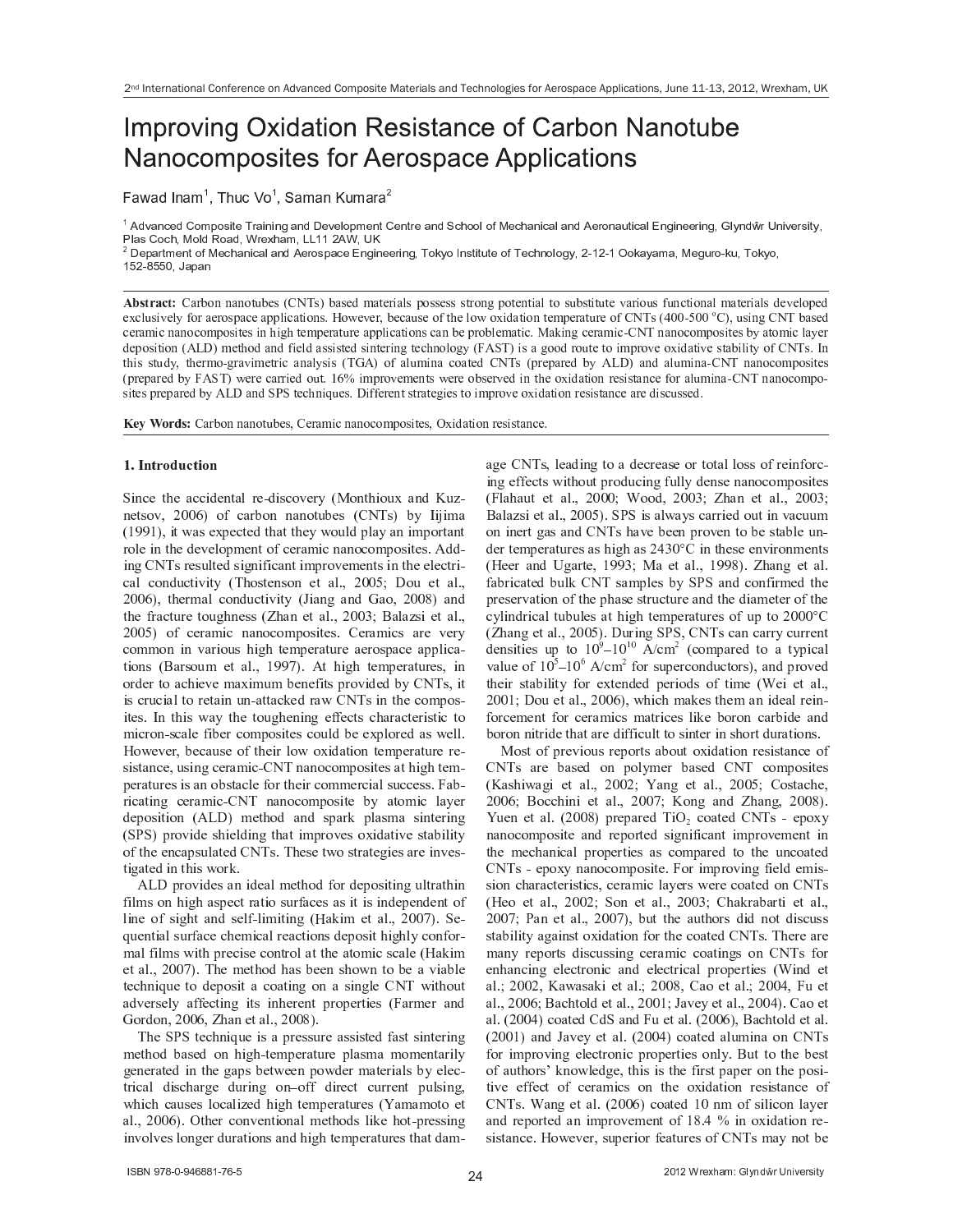fully exploited with such a thick coating. Li et al. (2008) reported that the increase in Ni catalyst during CVD growth improves the oxidation temperature of Multiwall CNTs. The catalyst composition had great effect on the CNT structure and stability, which is the focus for largescale CNT synthesis (Li et al., 2008). CNTs were distinctly observed by Laha et al. (2004) after plasma spraying blended powder (Al-Si-CNTs) on a rotating metallic mandrel. In the same report, CNTs were sprayed at very high temperatures (9700 $\degree$ C = 14700 $\degree$ C), but for very short durations. This conference paper reports the high temperature shielding effect of alumina on CNTs in the coated and the nanocomposite systems, fabricated by ALD and SPS respectively. The oxidation resistance of CNTs in different systems was characterized thermogravimetric analysis (TGA).

#### ✢ <sup>➂</sup> ✣ ✤ ✥ ✦ <sup>➆</sup> <sup>➋</sup> ✧ ✦ <sup>➄</sup> <sup>➅</sup> ★ ✩ ✥ <sup>➆</sup> <sup>➇</sup> <sup>➊</sup> ✦ <sup>➈</sup> <sup>➉</sup> <sup>➆</sup> ✦

#### $\sim$   $\sim$   $\sim$   $\sim$

DMF was supplied by Sigma-Aldrich, UK. The CNTs ، ئۇلدا «4 غۇچرى ۋاملوك» دەربوللوغمىيو مىسمىيو مەھرىسى ئولسىلەر قىلغان ئىلگە دەرب ➼ <sup>➓</sup> <sup>→</sup> <sup>→</sup> <sup>➏</sup> <sup>➓</sup> ➣ ➫ ➙ <sup>➎</sup> <sup>➎</sup> <sup>➓</sup> <sup>➎</sup> ➙ <sup>➑</sup> ➟ ➫ <sup>➐</sup> ↕ ➝ ➞ <sup>Õ</sup> ➯ ➲ ↕ ➨ ➤ ➯ ➭ <sup>↔</sup> ✻ ✼ ✼ ✼ ✽ <sup>á</sup> <sup>æ</sup> <sup>à</sup> ✶ ✾ <sup>â</sup> <sup>ê</sup> <sup>à</sup> <sup>ó</sup> cyl Inc., Belgium. They were synthesized by the catalytic CVD method and have an entangled cotton-like form. The CNTs had an average outer diameter of 9.5 nm (10 graphitic shells), length of up to  $\sim$ 1.5 microns and density of  $1.66$  g/cm<sup>3</sup>. The alumina matrix used in this study was ✵ <sup>à</sup> ✶ ✶ <sup>í</sup> <sup>æ</sup> ✵ <sup>ñ</sup> <sup>â</sup> <sup>ì</sup> <sup>ì</sup> ✴ <sup>â</sup> ✷ <sup>â</sup> <sup>ñ</sup> <sup>ì</sup> <sup>â</sup> ✸ <sup>ì</sup> <sup>í</sup> ✹ ❁ ❂ ❂ ❃ ❄ ❄ <sup>â</sup> ì ã ✶ <sup>ñ</sup> <sup>ê</sup> <sup>ã</sup> ✶ <sup>à</sup> ❅ <sup>ñ</sup> <sup>î</sup> <sup>í</sup> ✽ nanopowder from Sigma-Aldrich, UK. As supplied by the supplier, the main features of this product are: gamma phase; particle size  $\lt$  50 nm; surface area 35-43 m<sup>2</sup>/g; melting point  $2040^{\circ}$ C; and density  $3.97$  g/cm<sup>3</sup>. Another batch of multiwall CNTs was supplied by Nanodynamics Inc., USA (figure 1a). Theses CNTs had an average outer diameter of 15 nm and, length of up to  $\sim$ 2 microns and specific surface area of  $182 \text{ m}^2/\text{g}$ . Alumina coating on these CNTs by Nanodynamics Inc. was done by else-➼ <sup>➒</sup> <sup>➐</sup> ➣ <sup>➐</sup> ➫ ➜ <sup>➓</sup> <sup>➑</sup> ➙ ➸ <sup>➍</sup> <sup>➏</sup> <sup>→</sup> <sup>➓</sup> ➜ <sup>➐</sup> ➣ ➔ <sup>➐</sup> ➽ ➙ ↕ <sup>➍</sup> <sup>➑</sup> <sup>➍</sup> ➙ <sup>➎</sup> ➸ <sup>➐</sup> <sup>➑</sup> <sup>➒</sup> ➙ ➔ ➝ ❮ <sup>➓</sup> ❒ <sup>➍</sup> ➸ <sup>➐</sup> <sup>➑</sup> <sup>➓</sup> <sup>→</sup> ➾ ➤ 2007). Two coating cycles were followed. 27 cycles of ALD resulted in 25 nm of coating, whereas 54 cycles resulted in  $50 \text{ nm}$  (Fig. 1b).

#### ✪ ✫ ✪ ❈ ❉ ❊ ❋ ❉ ● ✲ ✯ ✰ ❋ ❉ ❍ ■ ✰ ✱ ❋ ✱ ✰ ❋ ✮ ✱ ✮ ✯ ✲ ❉ ❏ ✮ ❏ ■ ❑ ❋ ✮ ✱ ▲ ▼ ✳ ✮ ● ❊ ✮ ❑ ✲ ❏ ✯ ✰ ✱ ✲ ❏ ◆ ❖ ❑ ▼ ❑ <sup>P</sup>

Alumina +  $11.2$  vol%  $(5 \text{ mass})$  MWNTs composites were prepared. Details of the processing can be found elsewhere (Inam et al., 2008). Briefly, MWNTs were dispersed in DMF via high power bath-sonication for 2 hours and then hand-mixed with alumina nanopowder for an-➙ <sup>➑</sup> <sup>➒</sup> <sup>➐</sup> ➣ ➶ ➸ <sup>➍</sup> <sup>➎</sup> ➟ <sup>➑</sup> <sup>➐</sup> ↕ ➾ ➲ <sup>➒</sup> <sup>➐</sup> → ➍ Ñ ➟ <sup>➍</sup> ➔ ➸ <sup>➍</sup> ➠ <sup>➑</sup> ➟ ➣ <sup>➐</sup> ➼ <sup>➓</sup> ↕ <sup>➑</sup> ➣ <sup>➓</sup> <sup>➎</sup> ↕ ➩ <sup>➐</sup> ➣ ➣ <sup>➐</sup> ➔ <sup>➑</sup> ➙ another jar filled with zirconia balls (milling media) of two different sizes  $(10 \text{ and } 5 \text{ mm})$ , mass ratio: 3:2). The jar was sealed and rotation ball milled for 8 hours at  $~200$ ❘ <sup>Ð</sup> ➞ ➾ ➲ <sup>➒</sup> <sup>➐</sup> ➸ <sup>➍</sup> <sup>→</sup> <sup>→</sup> <sup>➐</sup> ➔ ↕ → ➟ ➣ ➣ ➜ ➸ <sup>➍</sup> ➠ <sup>➑</sup> ➟ ➣ <sup>➐</sup> ➼ <sup>➓</sup> ↕ ➔ ➣ <sup>➍</sup> <sup>➐</sup> ➔ <sup>➓</sup> <sup>➑</sup> ❐ ➶ <sup>×</sup> ➭ ➩ ➙ ➣ ➺ ➥ hours on a heating plate and then transferred to a vacuum oven  $(100^{\circ}C)$  for 3 days for complete removal of dispersant. A solvent-trap (filled with ice) was connected between the vacuum pump and the oven. The dried mixture was ground and sieved using a 250 mesh and then returned to the vacuum oven for another 4 days at the same

temperature for thorough extraction of the solvent. This lengthy drying procedure was followed because any residual solvent has a detrimental effect on the properties of CNTs reinforced nanocomposites (Lau et al., 2005; Moniruzzaman et al., 2006). Dried composite powder  $\sim 2$ grams) was poured into a carbon die and cold pressed at 0.62 MPa for 5 seconds before sintering. Nanocomposite disks (thickness 2 mm and diameter 20 mm) were prepared by Spark Plasma Sintering (SPS) in a SPS 2040 furnace (Sumitomo Coal Mining Co, Japan). A pressure of 100 MPa was applied concurrently with the heating (rate  $300^{\circ}$ C/min) and released at the end of the sintering time, which was 3 minutes for all of the samples. The furnace has a pyrometer focused on a hole close to the sample in the upper punch to measure the processing temno notus ∩otola e£the CDC toolmique en nonomed elec where (Omori, 2000). The sintering temperatures were  $1200^{\circ}$ C and  $1800^{\circ}$ C. All of the samples were slowly cooled to avoid fracture due to thermal shocks and differential contractions. The densities for both sintered samples were 100% of the theoretical density.

#### ✪ ✫ ❙ ❈ ❚ ✮ ✱ ✮ ❯ ✯ ✰ ✱ ✲ ● ✮ ✯ ✲ ❉ ❏ ●

Thermogravimetric analyses (TGA) were performed on a TA Instruments SDT Q600 TGA thermogravimetric analyzer. Samples were analyzed in platinum pans at a heating rate of  $30^{\circ}$ C/min to  $1000^{\circ}$ C in air flowing at 180 ml/ min. Powder sample masses ranged from 30 to 40 mg, whereas sintered sample masses ranged from 30-50 mg. SPSed samples were fractured in order to observe the





❲ ❳ ❨ ❩ ❬ ❭ ❪ ❫ ❴ ❩ ❵ ❛ ❳ ❜ ❝ ❵ ❵ ❞ ❡ ❢ ❣ ❤ ❝ ✐ ❩ ❥ ❦ ❧ ❝ ❛ ❭ ♠ ❝ ❨ ❨ ❵ ❧ ♥ ❭ ❬ ❝ ❛ ❭ ❣ ♦ ❝ ❥ ♠ ♣ ✐ ❣ ❳ ❥ ❨ ❵ ❭ ❦ ❧ ❝ ❛ ❭ ♠ <sup>q</sup> <sup>r</sup> <sup>s</sup> <sup>t</sup> ✉ ✈ ❦ ✇ ❦ ❵ ❭ ❣ ✐ ❞ ❡ ❢ ❫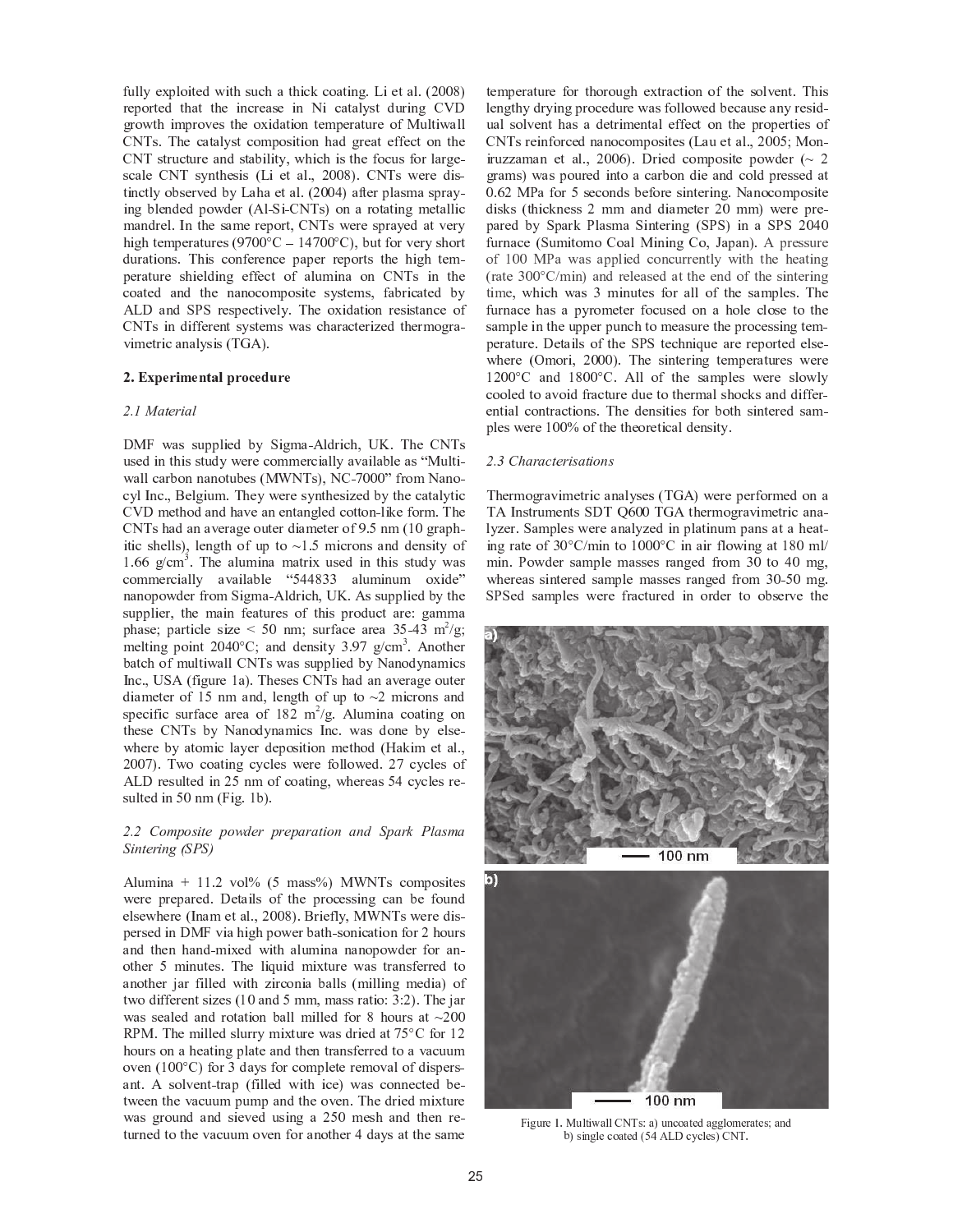

agglomeration and dispersion of CNTs. Fractured surfaces and powder samples were gold coated and observed in a FE-SEM (FEI, Inspect F, 20 kV, working distance 8- $10$  mm $)$ .

#### ③ <sup>➂</sup> <sup>④</sup> ✦ <sup>⑤</sup> <sup>➉</sup> ✩ <sup>➅</sup> <sup>⑤</sup> ★ <sup>➄</sup> <sup>➈</sup> <sup>➈</sup> <sup>➋</sup> <sup>⑤</sup> <sup>➊</sup> <sup>➉</sup> <sup>⑤</sup> <sup>⑤</sup> <sup>➋</sup> <sup>➇</sup> <sup>➄</sup>

Fig. 2 shows the oxidation behaviour of CNTs obtained from different suppliers. CNTs provided by Nanodynamics Inc, have larger average diameter as compared to the CNTs provided by the other source. The oxidative stability of CNTs is also influenced by defects (Li et al., 2008) and nanotube diameter (Yao et al., 1998; Li et al., 2008). Oxygen molecules react easily with larger surface areas, resulting in decreased oxidative stability of Nanodynamics CNTs. The oxidation of CNTs is not rapid and acute like combustion, which is also evident in other report (Tian et al., 2007). Because the kinetic energy of oxygen varies with temperature, there is not a critical temperature when the oxidation of CNTs starts (Tian et al., 2007) as



❲ ❳ ❨ ❩ ❬ ❭ <sup>⑩</sup> ❫ <sup>❶</sup> ❵ ❝ ❛ ❳ ❥ ❩ ♥ <sup>❷</sup> ❝ ❥ ❩ ❣ ❭ ♠ <sup>⑨</sup> ❧ ❬ ❢ <sup>⑧</sup> <sup>t</sup> ❤ ❝ ✐ ❭ ♥ <sup>❷</sup> ❛ ✇ <sup>❷</sup> ❝ ❥ ♦ ♣ ✐ ❞ ❡ ❢ ❣ ♣ ❭ <sup>⑨</sup> ❧ ❬ ❭ ❧ <sup>❸</sup> ❳ ♠ ❝ ❛ ❳ ❧ ❥ ♦ ❦ ✐ ❳ ♥ <sup>❷</sup> ❩ ❬ ❳ ❛ ❳ ❭ ❣ ❵ ❭ <sup>⑨</sup> ❛ ❝ <sup>⑨</sup> ❛ ❭ ❬ ❧ <sup>❸</sup> ❳ ♠ ❝ ❛ ❳ ❧ ❥ ❧ <sup>⑨</sup> ❩ ❥ ❦ ❧ ❝ ❛ ❭ ♠ ❞ ❡ ❢ ❣ ♦ ❝ ❥ ♠ ♠ ✐ ❝ ❵ ❩ ♥ ❳ ❥ ❝ ❥ ❝ ❥ ❧ ❛ ❩ ♣ ❭ ❣ ❵ ❭ <sup>⑨</sup> ❛ ❝ <sup>⑨</sup> ❛ ❭ ❬ ❧ <sup>❸</sup> ❳ ♠ ❝ ❛ ❳ ❧ ❥ ❧ <sup>⑨</sup> ❦ ❧ ❝ ❛ ❭ ♠ ❞ ❡ ❢ ❣ ❫



❲ ❳ ❨ ❩ ❬ ❭ <sup>s</sup> ❫ ❢ <sup>⑧</sup> <sup>t</sup> ❧ <sup>⑨</sup> ❩ ❥ ❦ ❧ ❝ ❛ ❭ ♠ ❞ ❡ ❢ ❣ ❝ ❥ ♠ ❝ ❵ ❩ ♥ ❳ ❥ ❝ ❦ ❧ ❝ ❛ ❭ ♠ ❞ ❡ ❢ ❣ ❫

shown in Fig. 2. During the initial stage of TGA, all samples showed a slight mass loss due to the presence of amorphous carbon, as reported in other papers (Chen et al., 1998; Li et al., 2008). In the second stage of TGA, the curve slope is maintained almost the same in the definite temperature range for both types of CNTs. In the third stage of TGA, there was no weight gain observed during thermal treatment, since no oxidation of the impurities occurred. The weight loss for both types of CNTs was not  $100\%$  due to the presence of impurities, which were found after the furnace pan (Fig. 3a) was cooled down  $(Fig. 3b$  and  $3c)$ .

To improve the oxidation resistance and chemical stability of CNTs, a protective film or coating was necessary to shield the CNTs against thermal or environment damage. The oxidative stability of CNTs was distinctly improved due to the protective alumina coating (Fig. 4). The onset oxidisation temperature for sample coated for 54 ALD cycles is now as high as  $553^{\circ}$ C in air atmosphere, which is  $76^{\circ}$ C (16%) higher than that of uncoated CNTs. Once the oxidation started, the degradation rate was also reduced to  $0.41\%$ /°C, which is 55% less than that of uncoated CNTs. The degradation process was delayed because it became more difficult for oxygen molecule to approach CNTs after coating. By analysing the third stage  $(a\text{frac }7000^\circ)$  of the TCA (Eig. A) it is possible to sugn tify the mass content of CNTs in the coated nanocomposite. 27 ALD cycles resulted in 56.4 mass% of CNTs and 54 ALD cycles produced 44.9 mass% of CNTs in the coated nanocomposites. A thicker alumina coating could further inhibit the oxidisation of CNTs but it may decrease the mechanical properties of CNTs by making the coated CNTs brittle. After cooling down the TGA furnace, white coloured alumina nanotubes (Fig. 3d) were left in the platinum pan, which were previously surrounding CNTs. This could be one of the ways to mass-produce these alumina nanotubes (Fig.  $5$ ).

Dense CNT-dispersed alumina nanocomposites with different grain sizes were fabricated using SPS. In figure 6, the onset oxidisation temperature for sample coated for 54 ALD cycles is now as high as 588°C in air atmosphere, which is  $81^{\circ}$ C  $(16\%)$  higher than that of raw CNTs. Once the oxidation started, the degradation rate was also reduced to  $0.026\%$ <sup>o</sup>C, which is 97% less than <sup>➑</sup> <sup>➒</sup> <sup>➓</sup> <sup>➑</sup> ➙ ➩ ➣ <sup>➓</sup> ➼ ➭ ➯ ➲ ↕ ➾ ❘ <sup>➐</sup> ➽ ➣ <sup>➐</sup> ↕ <sup>➐</sup> <sup>➎</sup> <sup>➑</sup> <sup>➓</sup> <sup>➑</sup> <sup>➍</sup> ➛ <sup>➐</sup> <sup>➍</sup> ➸ <sup>➓</sup> ➪ <sup>➐</sup> ↕ ➙ ➩ <sup>➑</sup> <sup>➒</sup> <sup>➐</sup> ➩ ➣ <sup>➓</sup> <sup>➏</sup> <sup>➑</sup> ➟ ➣ <sup>➐</sup> ➔ surfaces of the SPSed nanocomposites were selected for studying the grain sizes (Fig. 7). Oxidative reactivity in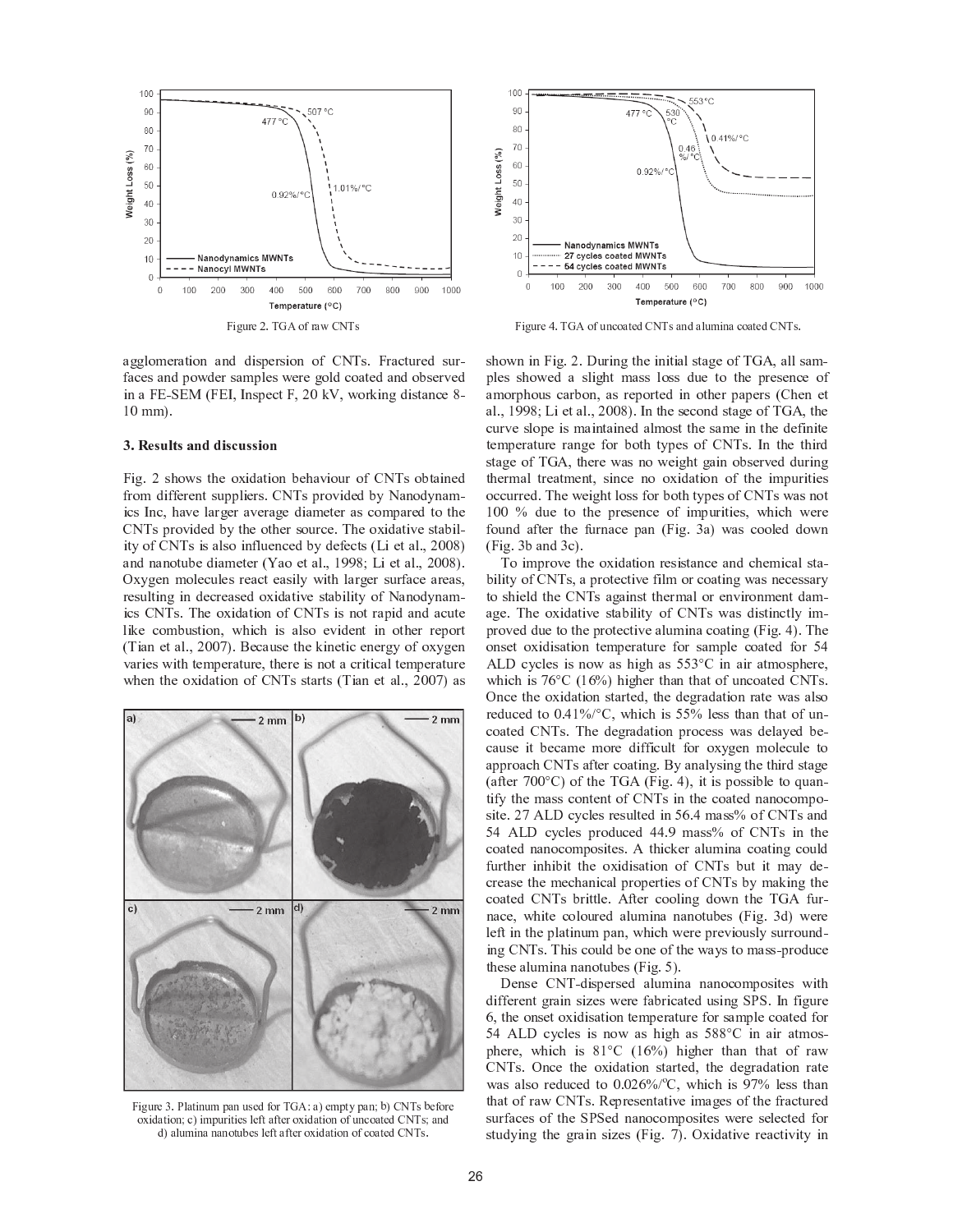

❲ ❳ ❨ ❩ ❬ ❭ <sup>r</sup> ❫ <sup>t</sup> ❵ ❩ ♥ ❳ ❥ ❝ ❥ ❝ ❥ ❧ ❛ ❩ ♣ ❭ ❵ ❭ <sup>⑨</sup> ❛ ❝ <sup>⑨</sup> ❛ ❭ ❬ ❛ <sup>❾</sup> ❭ ❧ <sup>❸</sup> ❳ ♠ ❝ ❛ ❳ ❧ ❥ ❧ <sup>⑨</sup> ❦ ❧ ❝ ❛ ❭ ♠ ❞ ❡ ❢ ❣ ❤ ❝ ✐ ❝ ❛ ❵ ❧ ❜ ❭ ❬ ♥ ❝ ❨ ❥ ❳ <sup>⑨</sup> ❳ ❦ ❝ ❛ ❳ ❧ ❥ ♦ ❝ ❥ ♠ ♣ ✐ ❝ ❛ <sup>❾</sup> ❳ ❨ <sup>❾</sup> ❭ ❬ ♥ ❝ ❨ ❥ ❳ <sup>⑨</sup> ❳ ❦ ❝ ❛ ❳ ❧ ❥ ❫

these nanocomposites is dominated by the alumina grain size. Sample sintered at  $1200^{\circ}$ C produced finer grains (Fig. 7a). This produced large area of grain boundaries or <sup>➐</sup> <sup>➓</sup> ↕ ➜ <sup>➐</sup> <sup>➎</sup> <sup>➑</sup> ➣ ➜ ➽ <sup>➓</sup> <sup>➑</sup> <sup>➒</sup> ➩ ➙ ➣ ➙ ➠ <sup>➍</sup> ➔ <sup>➓</sup> <sup>➑</sup> <sup>➍</sup> ➙ <sup>➎</sup> ➣ <sup>➐</sup> <sup>➓</sup> <sup>➏</sup> <sup>➑</sup> <sup>➍</sup> ➙ <sup>➎</sup> ➾ ❮ ➙ ➼ <sup>➐</sup> ➛ <sup>➐</sup> ➣ ➤ <sup>➍</sup> <sup>➎</sup> <sup>➏</sup> ➙ <sup>➓</sup> ➣ ↕ <sup>➐</sup> -grained nanocomposite sintered at  $1800^{\circ}$ C (Fig. 7b), fewer grain boundaries made difficult for oxygen to approach CNTs, leading to a better oxidative stability.

#### ❺ <sup>➂</sup> <sup>❻</sup> <sup>➇</sup> <sup>➄</sup> <sup>➊</sup> ✩ <sup>➉</sup> <sup>⑤</sup> <sup>➋</sup> <sup>➇</sup> <sup>➄</sup>

It is necessary to preserve the chicken wire hexagonal structure of CNTs in ceramics for high-temperature applications. Fabricating ceramic-CNT nanocomposite by ALD method and SPS provide shielding that improves oxidative stability of the encapsulated CNTs. In this study, 16% improvements in the oxidation resistance were



❲ ❳ ❨ ❩ ❬ ❭ ➡ ❫ ❢ <sup>⑧</sup> <sup>t</sup> ❧ <sup>⑨</sup> <sup>➍</sup> <sup>❶</sup> <sup>➍</sup> ❭ ♠ ❥ ❝ ❥ ❧ ❦ ❧ ♥ <sup>❷</sup> ❧ ❣ ❳ ❛ ❭ ❣ ❝ ❥ ♠ ❬ ❝ ❜ ❞ ❡ ❢ ❣ ❫





❲ ❳ ❨ ❩ ❬ ❭ <sup>➊</sup> ❫ ➢ ❭ <sup>❷</sup> ❬ ❭ ❣ ❭ ❥ ❛ ❝ ❛ ❳ <sup>➐</sup> ❭ <sup>⑨</sup> ❬ ❝ ❦ ❛ ❩ ❬ ❭ ♠ ❣ ❩ ❬ <sup>⑨</sup> ❝ ❦ ❭ ❣ ❧ <sup>⑨</sup> ❛ <sup>❾</sup> ❭ <sup>➍</sup> <sup>❶</sup> <sup>➍</sup> ❭ ♠ ❣ ❝ ♥ <sup>❷</sup> ❵ ❭ ❣ ❤ ❝ ✐ <sup>➍</sup> <sup>❶</sup> <sup>➍</sup> ❭ ♠ ❝ ❛ ❪ <sup>⑦</sup> <sup>➂</sup> <sup>➂</sup> ➻ ❞ ♦ ❝ ❥ ♠ ♣ ✐ <sup>➍</sup> <sup>❶</sup> <sup>➍</sup> ❭ ♠ ❝ ❛ ❪ ➭ <sup>➂</sup> <sup>➂</sup> ➻ ❞ ❫ <sup>❽</sup> ❬ ❳ ❨ <sup>❾</sup> ❛ ❝ ❬ ❭ ❝ ❬ ❭ <sup>❷</sup> ❬ ❭ ❣ ❭ ❥ ❛ ❣  $\sim$ 

observed for alumina-CNT nanocomposites that could be further improved by varying processing conditions. In ALD, a thicker alumina coating could further inhibit the oxidation of CNTs and enhance the thermal stability of CNTs. Oxidising CNTs after coating them with ceramics could be one of the ways for mass-production of ceramic nanotubes. In SPS, coarser grains protect CNTs more efficiently as compared to the finer ones, due to the presence of fewer grain boundaries. It was found that TGA is a good tool to evaluate the mass content of CNTs in the coated CNT and SPSed nanocomposites.

#### ④ ✦ <sup>❼</sup> ✦ <sup>➆</sup> ✦ <sup>➄</sup> <sup>➊</sup> ✦ <sup>⑤</sup>

- ❽ ❝ ❦ <sup>❾</sup> ❛ ❧ ❵ ♠ <sup>❿</sup> <sup>t</sup> ❫ ❿ <sup>➀</sup> ❝ ♠ ❵ ❭ ✇ <sup>❿</sup> <sup>❶</sup> ❫ ❿ ❡ ❝ <sup>➁</sup> ❝ ❥ ❳ ❣ <sup>❾</sup> ❳ <sup>❿</sup> ❢ ❫ ❝ ❥ ♠ ✈ ❭ <sup>➁</sup> <sup>➁</sup> ❭ ❬ <sup>❿</sup> ❞ ❫ <sup>q</sup> <sup>⑦</sup> <sup>➂</sup> <sup>➂</sup> ❪ ✐ ❫ ✉ ❧ ❨ ❳ ❦ ❦ ❳ ❬ ❦ ❩ ❳ ❛ ❣ ❜ ❳ ❛ <sup>❾</sup> ❦ ❝ ❬ ♣ ❧ ❥ ❥ ❝ ❥ ❧ ❛ ❩ ♣ ❭ ❛ ❬ ❝ ❥ ❣ ❳ ❣ ❛ ❧ ❬ ❣ ❫ <sup>➃</sup> <sup>➄</sup> <sup>➅</sup> <sup>➆</sup> <sup>➇</sup> <sup>➄</sup> <sup>➆</sup> <sup>❿</sup> <sup>➈</sup> ❧ ❵ ❫ <sup>⑦</sup> <sup>➉</sup> <sup>s</sup> <sup>❿</sup> ❡ ❧ ❫ r <sup>r</sup> <sup>s</sup> <sup>r</sup> <sup>❿</sup> <sup>❷</sup> <sup>❷</sup> ❫ ❪ <sup>⑩</sup> ❪ <sup>➊</sup> <sup>➋</sup> ❪ <sup>⑩</sup> <sup>⑦</sup> <sup>➂</sup> ❫
- ❽ ❝ ❵ ❝ <sup>➌</sup> ❣ ❳ <sup>❿</sup> ❞ ❫ ❿ <sup>➍</sup> <sup>❾</sup> ❭ ❥ <sup>❿</sup> <sup>➎</sup> ❫ ❿ <sup>➏</sup> ❧ ❥ ✇ ❝ <sup>❿</sup> <sup>➎</sup> ❫ ❿ <sup>➏</sup> ❝ ❣ <sup>➌</sup> ❛ ❧ <sup>➐</sup> ❣ <sup>➌</sup> <sup>➁</sup> ✇ <sup>❿</sup> <sup>➎</sup> ❫ ❿ <sup>➑</sup> ❭ ♣ ❭ ❬ <sup>❿</sup> ❲ ❫ ❿ <sup>➈</sup> ❭ ❬ ❛ ❭ ❣ ✇ <sup>❿</sup> ➎ ❫ ❿ <sup>❽</sup> ❳ ❬ ❧ <sup>❿</sup> ✉ ❫ ❶ ❫ ❿ <sup>➏</sup> ❳ ❬ ❳ ❦ ❣ ❳ <sup>❿</sup> <sup>➒</sup> ❫ ❝ ❥ ♠ <sup>t</sup> ❬ ❝ ❛ ❧ <sup>❿</sup> <sup>❶</sup> ❫ <sup>q</sup> <sup>⑦</sup> <sup>➂</sup> <sup>➂</sup> <sup>r</sup> ✐ ❫ <sup>❶</sup> ❬ ❧ ❦ ❭ ❣ ❣ ❳ ❥ ❨ ❧ <sup>⑨</sup> ❦ ❝ ❬ ♣ ❧ ❥ ❥ ❝ ❥ ❧ ❛ ❩ ♣ ❭ ❬ ❭ ❳ ❥ <sup>⑨</sup> ❧ ❬ ❦ ❭ ♠ ❣ ❳ ❵ ❳ ❦ ❧ ❥ ❥ ❳ ❛ ❬ ❳ ♠ ❭ ❦ ❧ ♥ <sup>❷</sup> ❧ ❣ ❳ ❛ ❭ ❣ ♣ ✇ ❣ <sup>❷</sup> ❝ ❬ <sup>➁</sup> <sup>❷</sup> ❵ ❝ ❣ ♥ ❝ ❣ ❳ ❥ <sup>➋</sup> ❛ ❭ ❬ ❳ ❥ ❨ ❫ <sup>➓</sup> ➔ <sup>→</sup> ➣ ➔ <sup>↔</sup> <sup>➅</sup> ↕ <sup>➆</sup> <sup>↔</sup> <sup>➃</sup> <sup>➄</sup> <sup>➅</sup> <sup>➆</sup> <sup>➇</sup> <sup>➄</sup> <sup>➆</sup> ➙ <sup>➇</sup> ➛ ➜ <sup>➆</sup> <sup>➄</sup> ➝ <sup>➇</sup> ➔ ➞ ➔ ➟ ➠ <sup>❿</sup> <sup>➈</sup> ❧ ❵ ❫ ➡ <sup>r</sup> <sup>❿</sup> ❡ ❧ ❫ <sup>r</sup> <sup>❿</sup> <sup>❷</sup> <sup>❷</sup> ❫ <sup>➊</sup> <sup>⑦</sup> <sup>➊</sup> <sup>➋</sup>  $-\circ$
- ❽ ❝ ❬ ❣ ❧ ❩ ♥ <sup>❿</sup> ❴ ❫ ➑ ❫ ❿ <sup>❽</sup> ❬ ❧ ♠ <sup>➁</sup> ❳ ❥ <sup>❿</sup> ✈ ❫ ❝ ❥ ♠ ➢ ❝ ❨ <sup>❾</sup> ✇ <sup>❿</sup> ❢ ❫ ➤ ❫ <sup>q</sup> ❪ <sup>➉</sup> <sup>➉</sup> <sup>➊</sup> ✐ ❫ ✉ ❝ ✇ ❭ ❬ ❭ ♠ ♥ ❝ ❦ <sup>❾</sup> ❳ <sup>➋</sup> ❥ ❝ ♣ ❵ ❭ ❦ ❭ ❬ ❝ ♥ ❳ ❦ ❣ <sup>⑨</sup> ❧ ❬ <sup>❾</sup> ❳ ❨ <sup>❾</sup> ❛ ❭ ♥ <sup>❷</sup> ❭ ❬ ❝ ❛ ❩ ❬ ❭ ❝ <sup>❷</sup> <sup>❷</sup> ❵ ❳ ❦ ❝ ❛ ❳ ❧ ❥ ❣ ❫ <sup>➃</sup> <sup>➄</sup> ➥ ➅ ➣ ↕ ➙ ➦ ➙ ↕ <sup>➆</sup> ➥ <sup>➅</sup> ➙ ➞ <sup>➅</sup> ➙ <sup>❿</sup> ➈ ❧ ❵ ❫ <sup>⑩</sup> ➡ <sup>❿</sup> ❡ ❧ ❫ <sup>r</sup> <sup>❿</sup> <sup>❷</sup> <sup>❷</sup> ❫ <sup>r</sup> <sup>⑩</sup> <sup>r</sup> <sup>➋</sup> <sup>r</sup> <sup>s</sup> ❪ ❫
- ❽ ❧ ❦ ❦ <sup>❾</sup> ❳ ❥ ❳ <sup>❿</sup> <sup>➍</sup> ❫ ❿ ❲ ❬ ❝ ❦ <sup>❾</sup> ❭ <sup>❿</sup> <sup>t</sup> ❫ ❿ ❞ ❝ ♥ ❳ ❥ ❧ <sup>❿</sup> <sup>⑧</sup> ❫ ❝ ❥ ♠ ❞ ❵ ❝ ❭ ❣ <sup>❿</sup> ❴ ❫ <sup>q</sup> <sup>⑦</sup> <sup>➂</sup> <sup>➂</sup> <sup>➊</sup> ✐ ❫ <sup>❶</sup> ❧ ❵ ✇ ❭ ❛ <sup>❾</sup> ✇ ❵ ❭ ❥ ❭ ❛ <sup>❾</sup> ❭ ❬ ♥ ❝ ❵ ❧ <sup>❸</sup> ❳ ♠ ❝ ❛ ❳ <sup>➐</sup> ❭ ❣ ❛ ❝ ♣ ❳ ❵ ❳ ❣ ❝ ❛ ❳ ❧ ❥ ❳ ❥ ❦ ❝ ❬ ♣ ❧ ❥ ❥ ❝ ❥ ❧ ❛ ❩ ♣ ❭ ❣ ♣ ❝ ❣ ❭ ♠ ❥ ❝ ❥ ❧ ❦ ❧ ♥ <sup>➋</sup> ❷ ❧ ❣ ❳ ❛ ❭ ❣ ❫ ➧ ➨ ➥ ➔ ➣ <sup>➆</sup> ➙ <sup>➇</sup> ➩ ➔ ➞ ➠ <sup>→</sup> <sup>➆</sup> ➥ ➫ ➔ ➨ ➥ <sup>➇</sup> ➙ ➞ ❿ <sup>➈</sup> ❧ ❵ ❫ <sup>s</sup> <sup>⑩</sup> <sup>❿</sup> ❡ ❧ ❫ ➭ <sup>❿</sup> <sup>❷</sup> <sup>❷</sup> ❫ <sup>⑩</sup> <sup>⑦</sup> <sup>⑦</sup> <sup>⑦</sup> <sup>➋</sup> <sup>⑩</sup> <sup>⑦</sup> <sup>⑩</sup> <sup>r</sup> ❫
- ❞ ❝ ❧ <sup>❿</sup> ➯ ❫ ❿ <sup>➍</sup> ❩ ❥ <sup>❿</sup> ➯ ❫ ➎ ❫ ❿ <sup>➀</sup> ❧ ❥ ❨ <sup>❿</sup> ➯ ❫ ❿ ✉ ❳ <sup>❿</sup> <sup>➀</sup> ❫ ➲ ❫ ❿ ❞ <sup>❾</sup> ❭ ❥ <sup>❿</sup> <sup>➀</sup> ❫ ➎ ❫ ❝ ❥ ♠ <sup>➑</sup> ❝ ❥ ❨ <sup>❿</sup> ❴ ❫ <sup>q</sup> <sup>⑦</sup> <sup>➂</sup> <sup>➂</sup> <sup>s</sup> ✐ ❫ ❞ ❝ ❬ ♣ ❧ ❥ ❥ ❝ ❥ ❧ ❛ ❩ ♣ ❭ ➳ ❞ ♠ <sup>➍</sup> ❦ ❧ ❬ ❭ <sup>➋</sup> ❣ <sup>❾</sup> ❭ ❵ ❵ ❥ ❝ ❥ ❧ ❜ ❳ ❬ ❭ ❣ <sup>❷</sup> ❬ ❭ <sup>❷</sup> ❝ ❬ ❭ ♠ ♣ ✇ ❝ ❣ ❳ ♥ <sup>❷</sup> ❵ ❭ ❬ ❧ ❧ ♥ <sup>➋</sup> ❛ ❭ ♥ <sup>❷</sup> ❭ ❬ ❝ ❛ ❩ ❬ ❭ ❦ <sup>❾</sup> ❭ ♥ ❳ ❦ ❝ ❵ ❬ ❭ ♠ ❩ ❦ ❛ ❳ ❧ ❥ ♥ ❭ ❛ <sup>❾</sup> ❧ ♠ ❫ ➵ ➛ ➸ ➙ <sup>➇</sup> <sup>➄</sup> <sup>➆</sup> ➛ ➦ ➙ ↕ <sup>➆</sup> ➥ <sup>➅</sup> ➙ ➞ ↔ <sup>❿</sup> ➈ ❧ ❵ ❫ ❪ ➡ <sup>❿</sup> ❡ ❧ ❫ ❪ <sup>❿</sup> <sup>❷</sup> <sup>❷</sup> ❫ ➭ <sup>s</sup> <sup>➋</sup> ➭ <sup>➊</sup> ❫
- ❞ <sup>❾</sup> ❝ <sup>➁</sup> ❬ ❝ ♣ ❝ ❬ ❛ ❳ <sup>❿</sup> <sup>➍</sup> ❫ ❿ <sup>❶</sup> ❝ ❥ <sup>❿</sup> ✉ ❫ ❿ ❢ ❝ ❥ ❝ <sup>➁</sup> ❝ <sup>❿</sup> <sup>➀</sup> ❫ ❿ <sup>➀</sup> ❧ <sup>➁</sup> ❩ ❣ <sup>❾</sup> ❳ ❥ <sup>❿</sup> <sup>➍</sup> ❫ ❝ ❥ ♠ ❡ ❝ <sup>➁</sup> ❝ ✇ ❝ ♥ ❝ <sup>❿</sup> ➲ ❫ q <sup>⑦</sup> <sup>➂</sup> <sup>➂</sup> <sup>➊</sup> ✐ ❫ <sup>➍</sup> ❛ ❝ ♣ ❵ ❭ <sup>⑨</sup> ❳ ❭ ❵ ♠ ❭ ♥ ❳ ❣ ❣ ❳ ❧ ❥ <sup>❷</sup> ❬ ❧ <sup>❷</sup> ❭ ❬ ❛ ✇ ❧ <sup>⑨</sup> <sup>❷</sup> ❝ ❛ ❛ ❭ ❬ ❥ ❭ ♠ ❴ ❨ ➺ ❦ ❧ ❝ ❛ ❭ ♠ ❦ ❝ ❬ <sup>➋</sup>